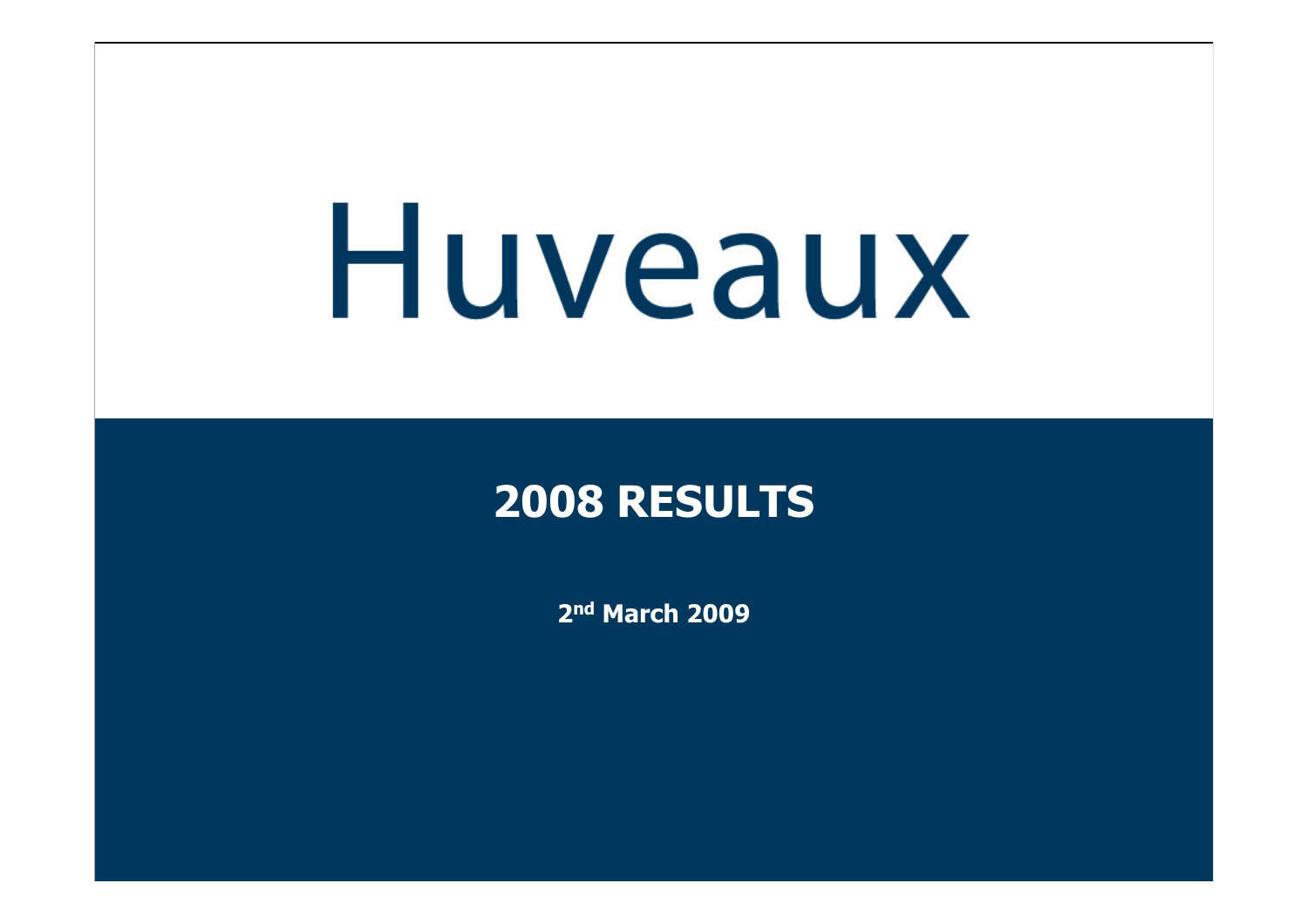# Gerry Murray**CEO**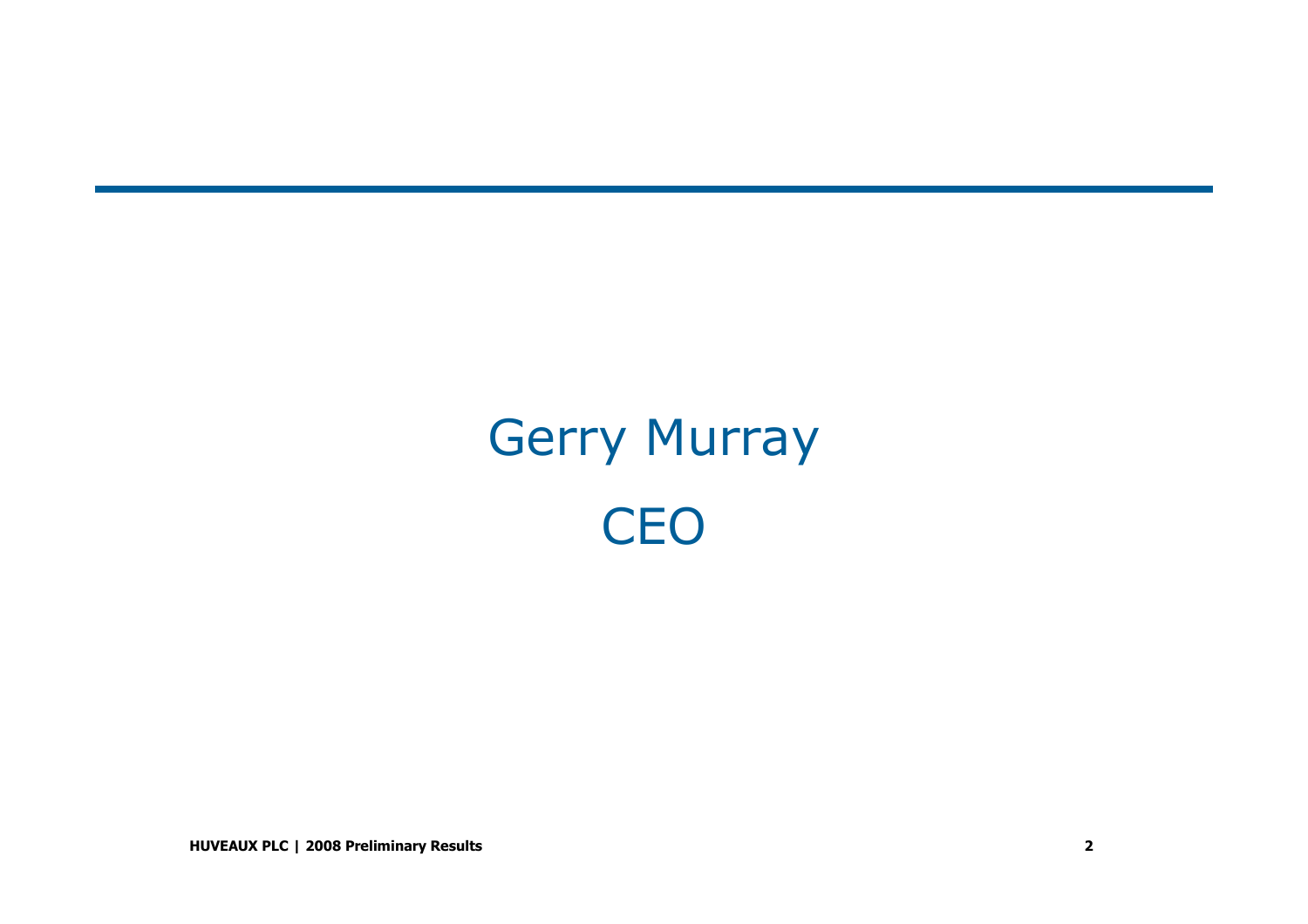- •Results in line with expectations
- •Strong growth in Political Division
- • Difficult year for Education market
	- Curriculum change; and
	- Key Stage 3 SATs abolished
- •Robust position in worldwide recession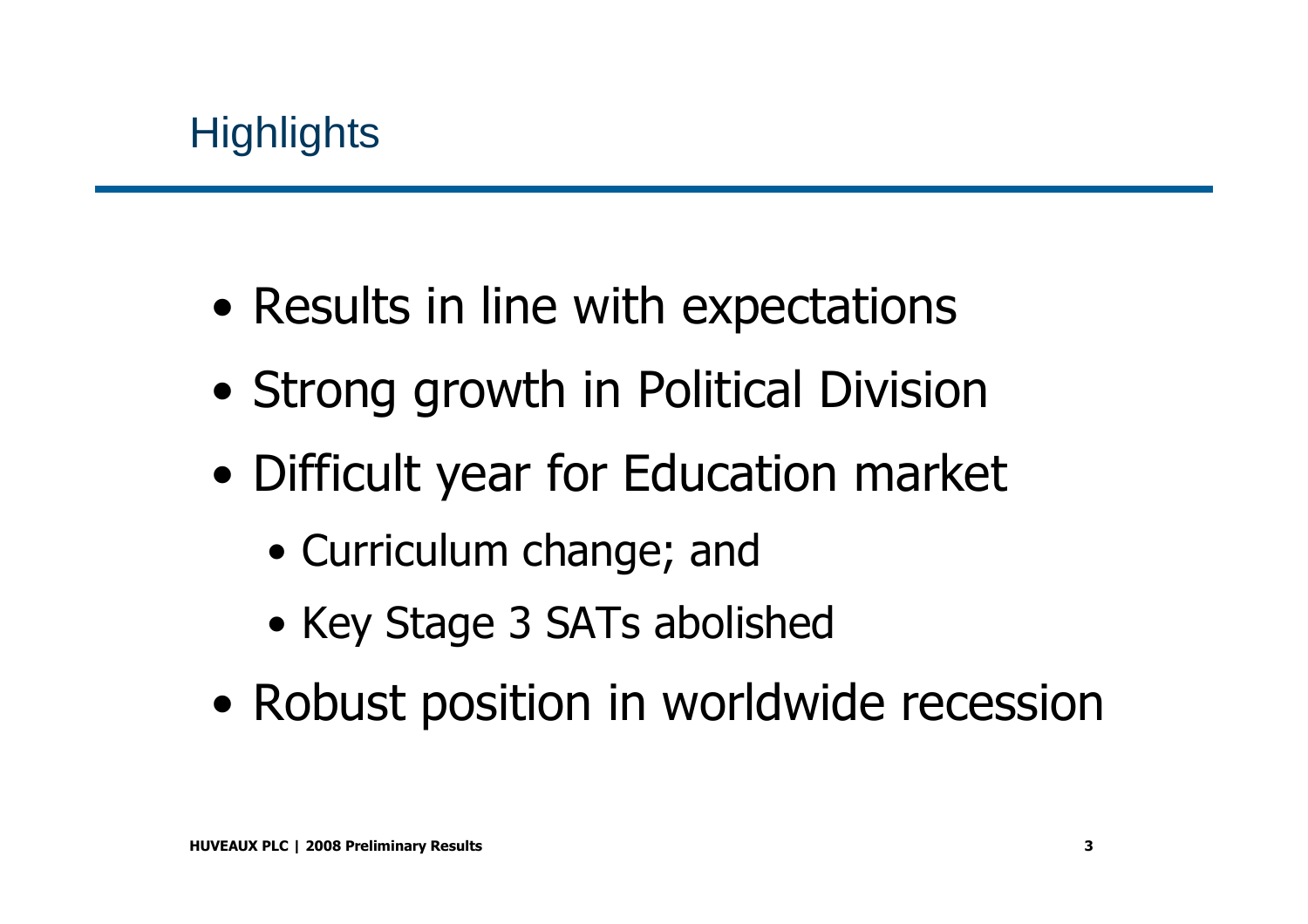#### Financial Highlights

- Retained revenue flat at £28m
- Retained EBITDA at £4.29m (Expectation £4.25m)
- Healthcare & Epic sold for £11m
- Net debt reduced to £9.0m
- 8% revenue growth in Political
- 9% EBITDA growth in Political
- 25% reduction in HQ Overheads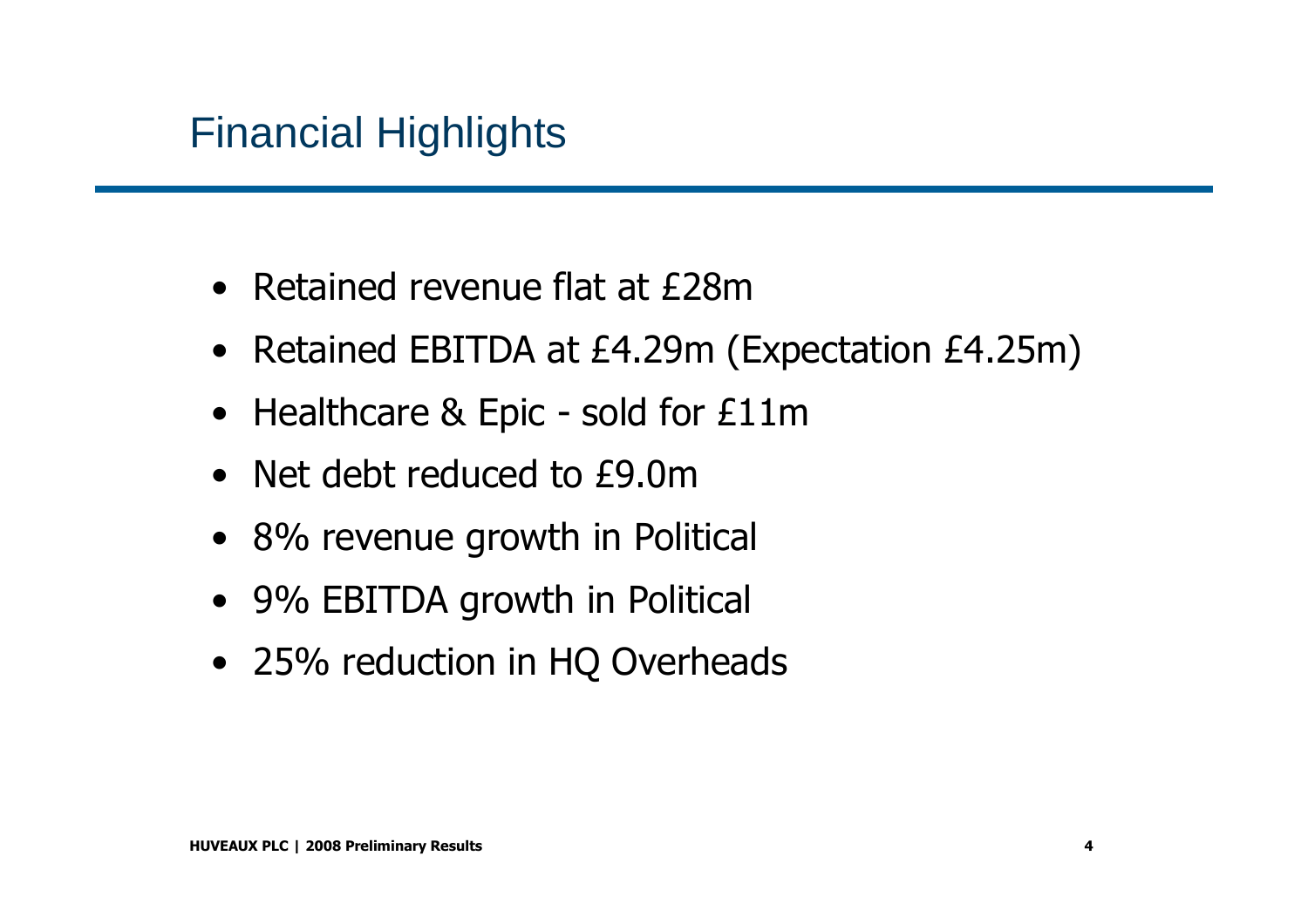#### Strategic Progress in 2008

- Disposal of low margin, non-core operations
- Enhanced portfolio in Political Division
- Launch of Civil Service Live
- Increased event portfolio
- Education Division prepared for curriculum change
- Smaller Head Office function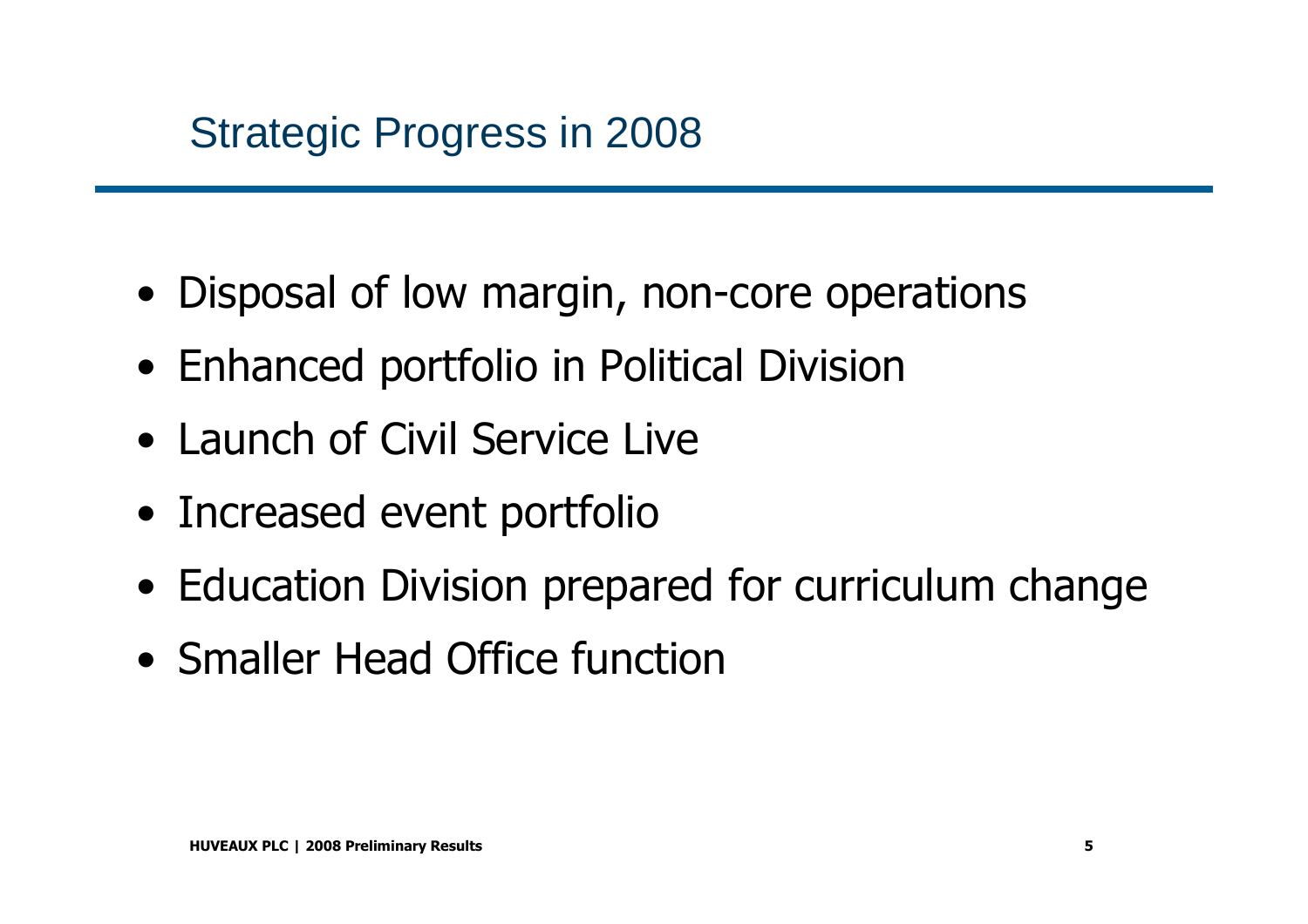Rupert LevyFinance Director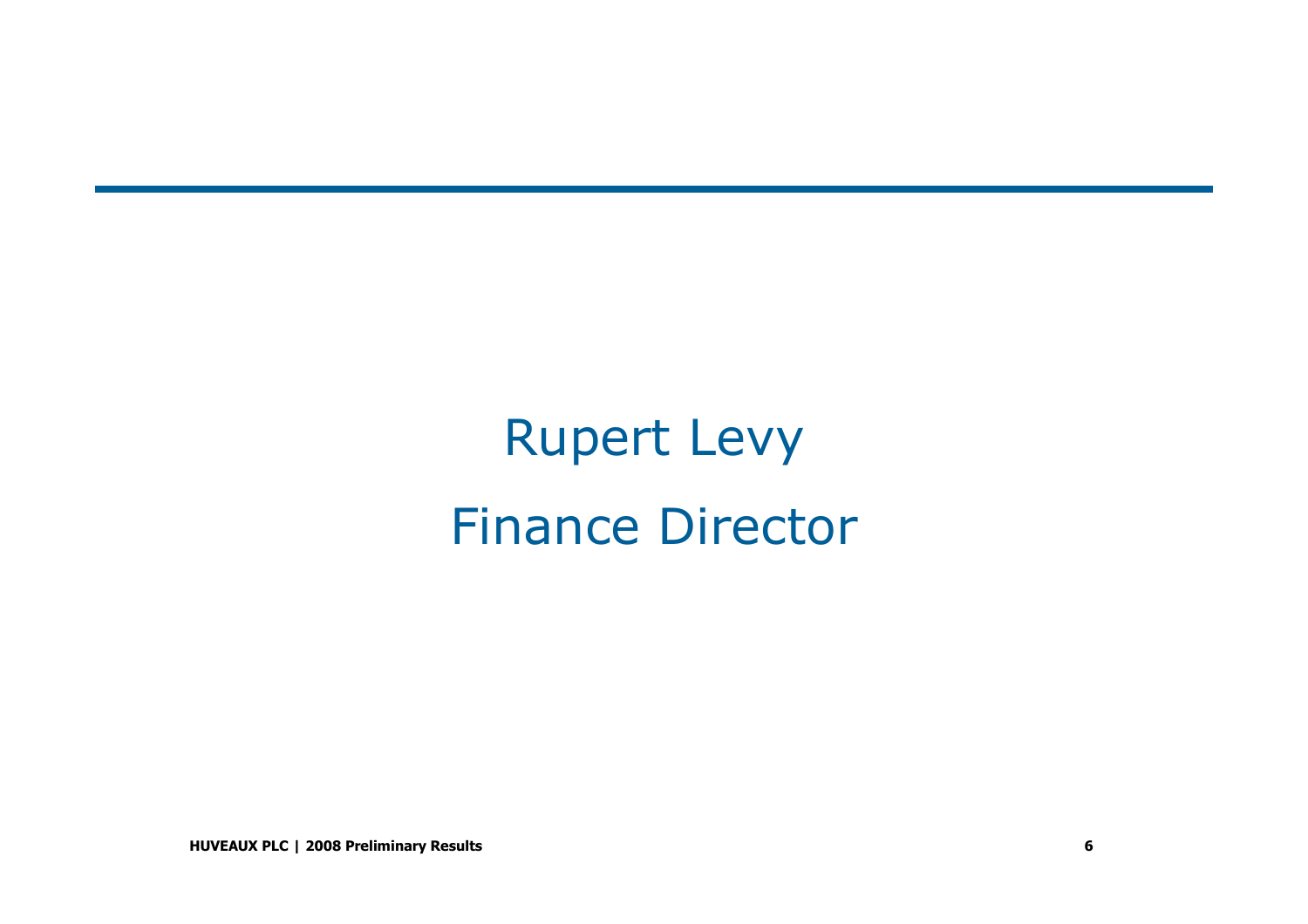#### **Results** Year Ended 31st December 2008

| £'000                     | 2008   | <u>2007</u> |
|---------------------------|--------|-------------|
| Turnover                  | 36,323 | 46,069      |
| <b>Retained Turnover</b>  | 27,942 | 28,069      |
| <b>EBITDA</b>             | 4,845  | 5,925       |
| <b>Retained EBITDA</b>    | 4,288  | 4,381       |
| Normalised pre-tax profit | 3,134  | 3,066       |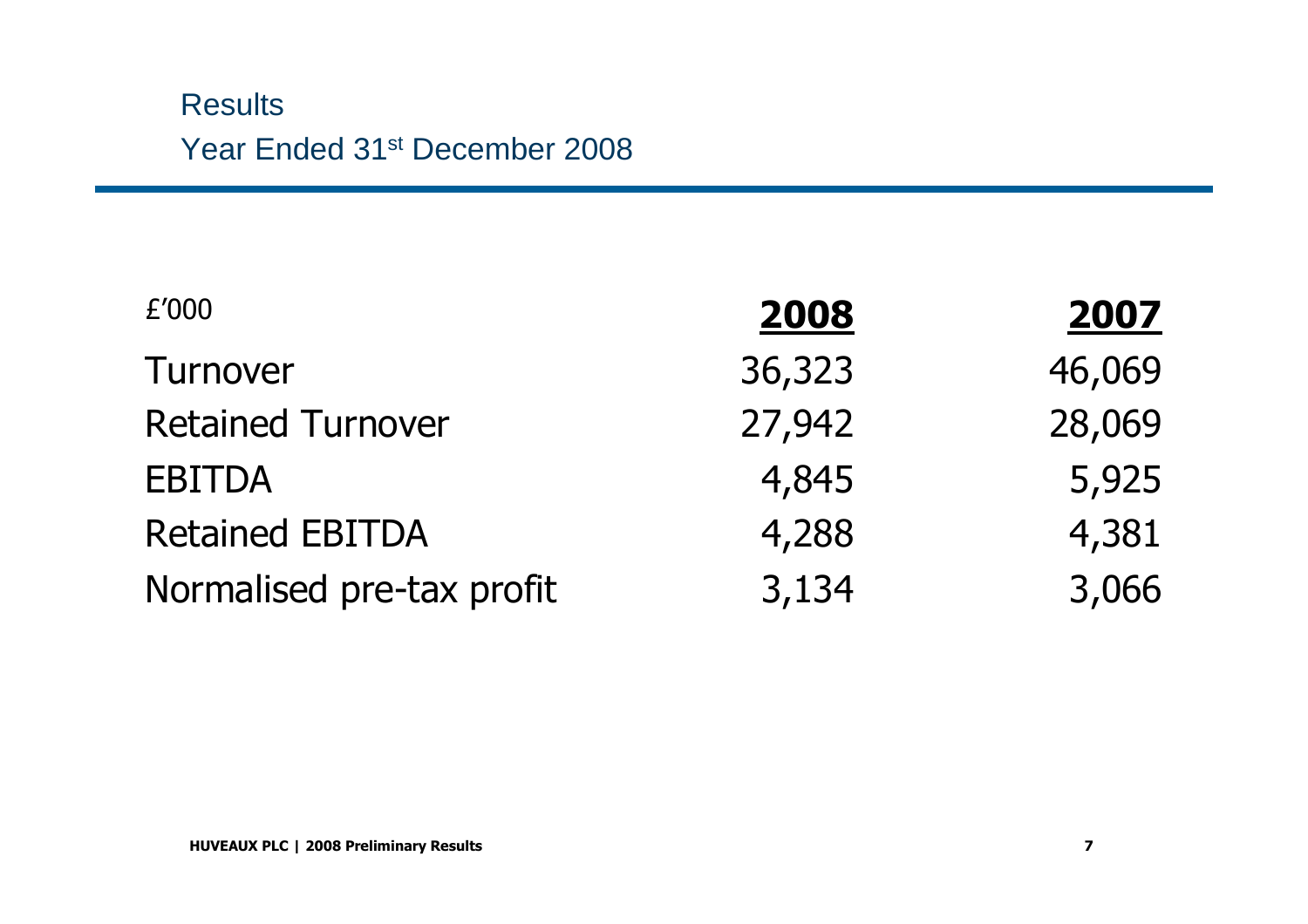#### **Results** 31<sup>st</sup> December 2008

| EBITDA (£'m) | 2008<br><b>Retained</b> | 2008<br>Disc'd | 2008<br><b>TOTAL</b> | 2007<br><b>Retained</b> | 2007<br>Disc'd | 2007<br><b>TOTAL</b> |
|--------------|-------------------------|----------------|----------------------|-------------------------|----------------|----------------------|
| Political    | 3.1                     |                | 3.1                  | 2.8                     |                | 2.8                  |
| Education    | 2.2                     |                | 2.2                  | 2.9                     |                | 2.9                  |
| Learning     |                         | 0.2            | 0.2                  |                         | 0.3            | 0.3                  |
| Healthcare   |                         | 0.4            | 0.4                  |                         | 1.2            | $1.2$                |
| HQ           | $-1.0$                  |                | $-1.0$               | $-1.4$                  |                | $-1.4$               |
| <b>Total</b> | 4.3                     | 0.6            | 4.9                  | 4.4                     | 1.5            | 5.9                  |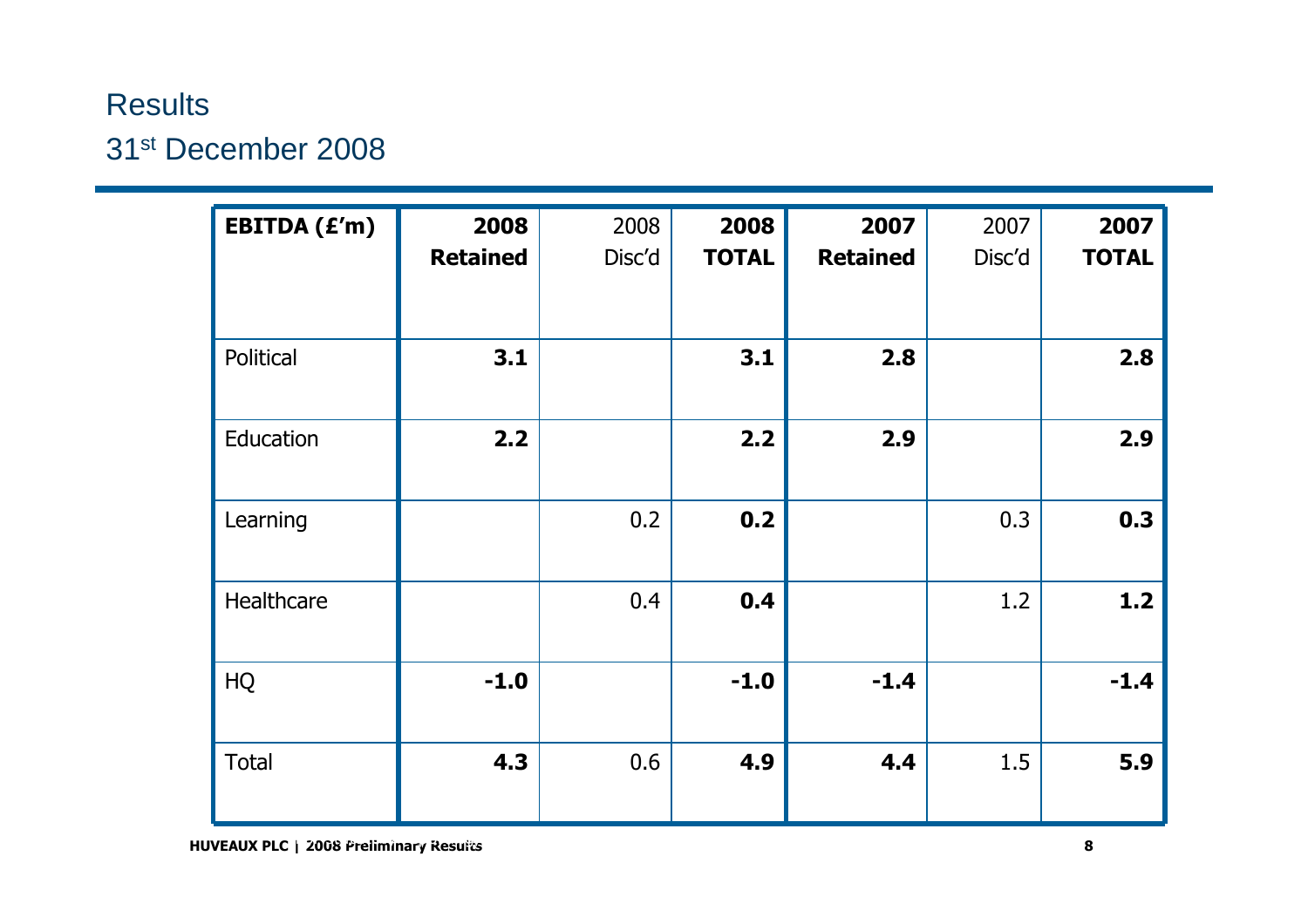#### Revenue by Product

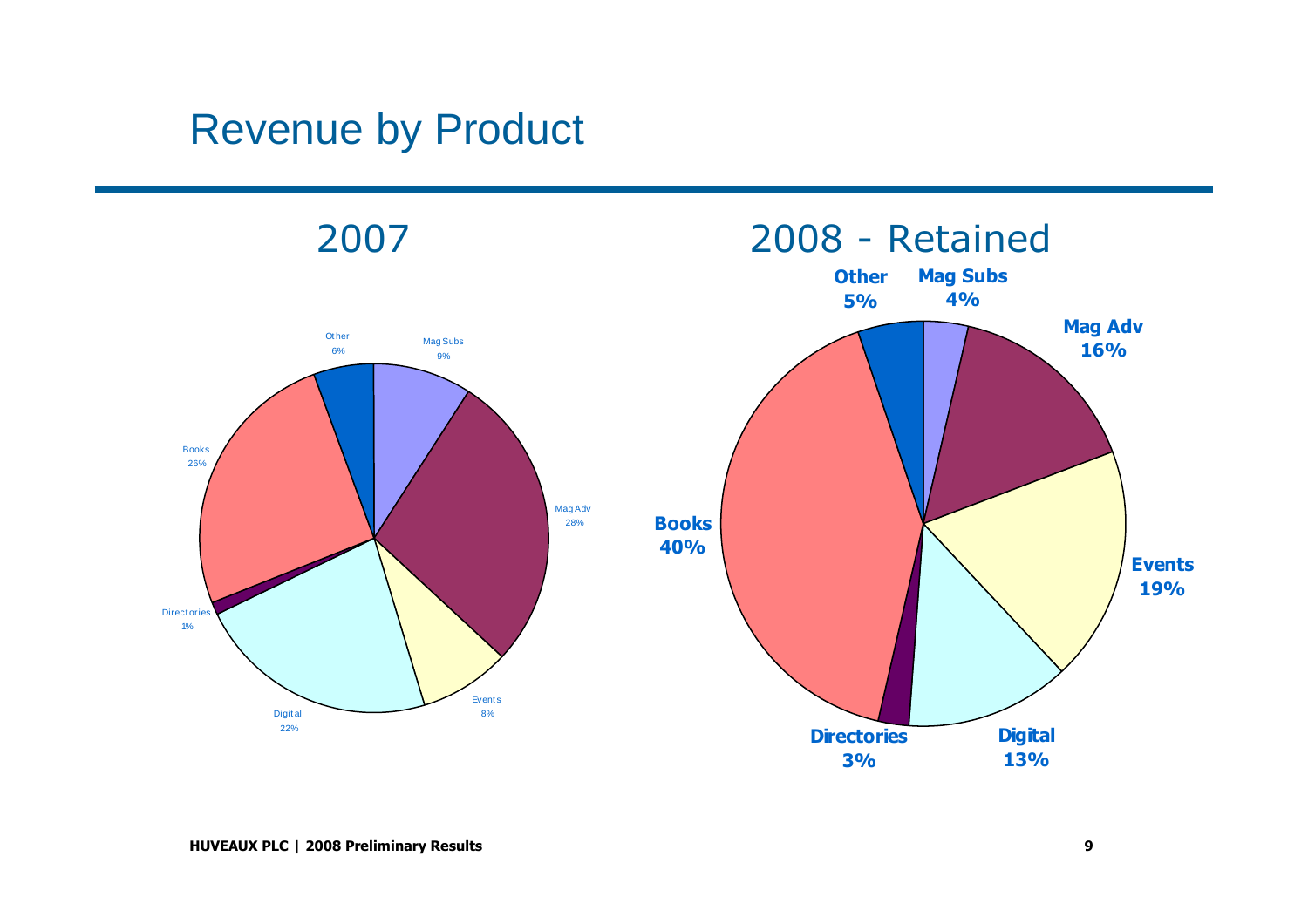- €12.75m repaid from sale proceeds
- £2.13m of sterling loans repaid
- Operating cash inflow of £3.3m
- £1.1m dividend paid in August
- Net debt of £9.0m (Dec 07: £18.7m)
- Gearing 16% (07: 29%)
- Net debt : EBITDA at 2.1 times
- No dividend proposed at year end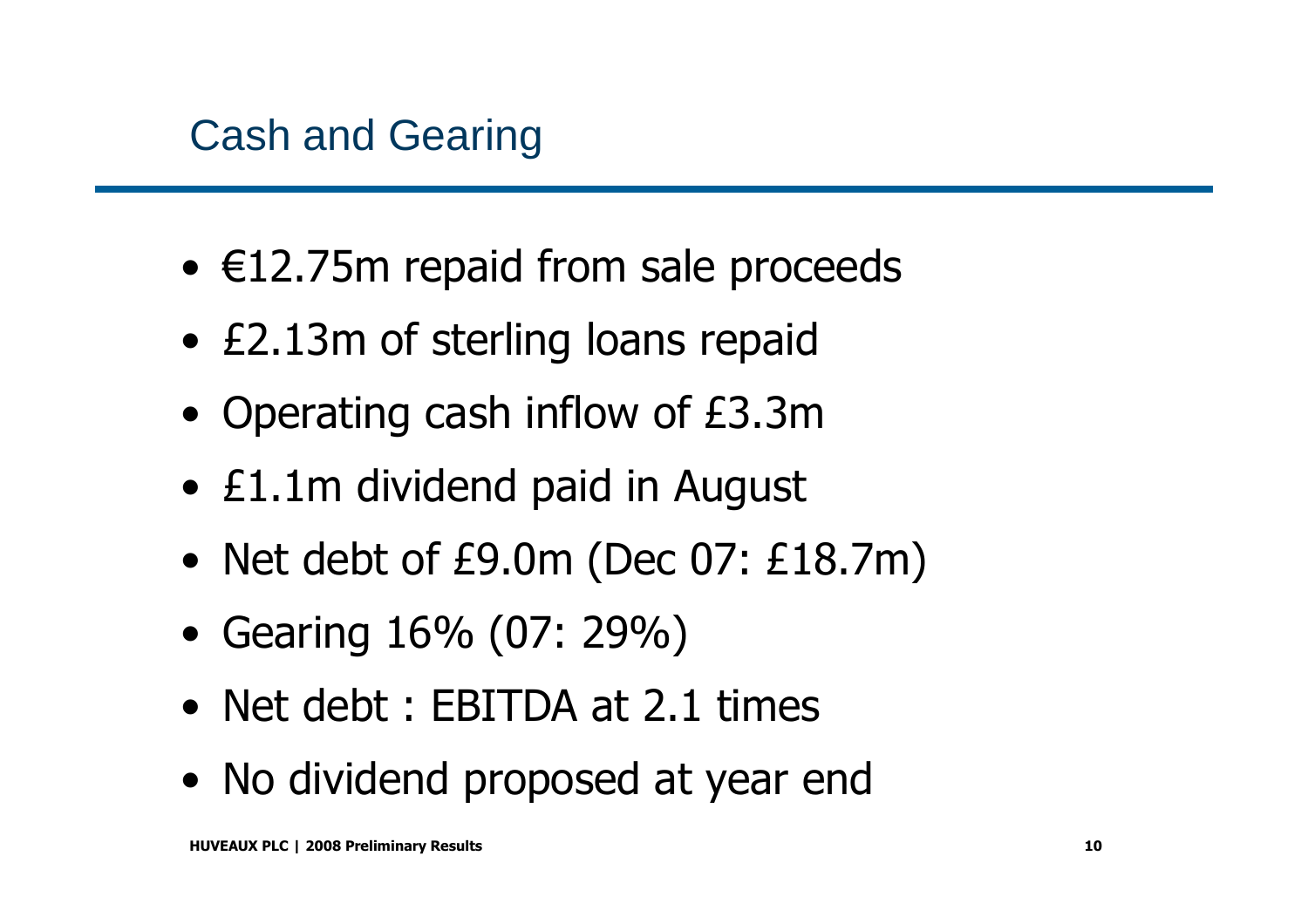#### Banking Arrangements

- Gross debt of £9.1m
- Overdraft facility of £2.5m (renewal Oct '09)
- Covenants renegotiated for 2009, now comfortable given trading profile
- Adequate headroom throughout the year
- BOS very supportive re future options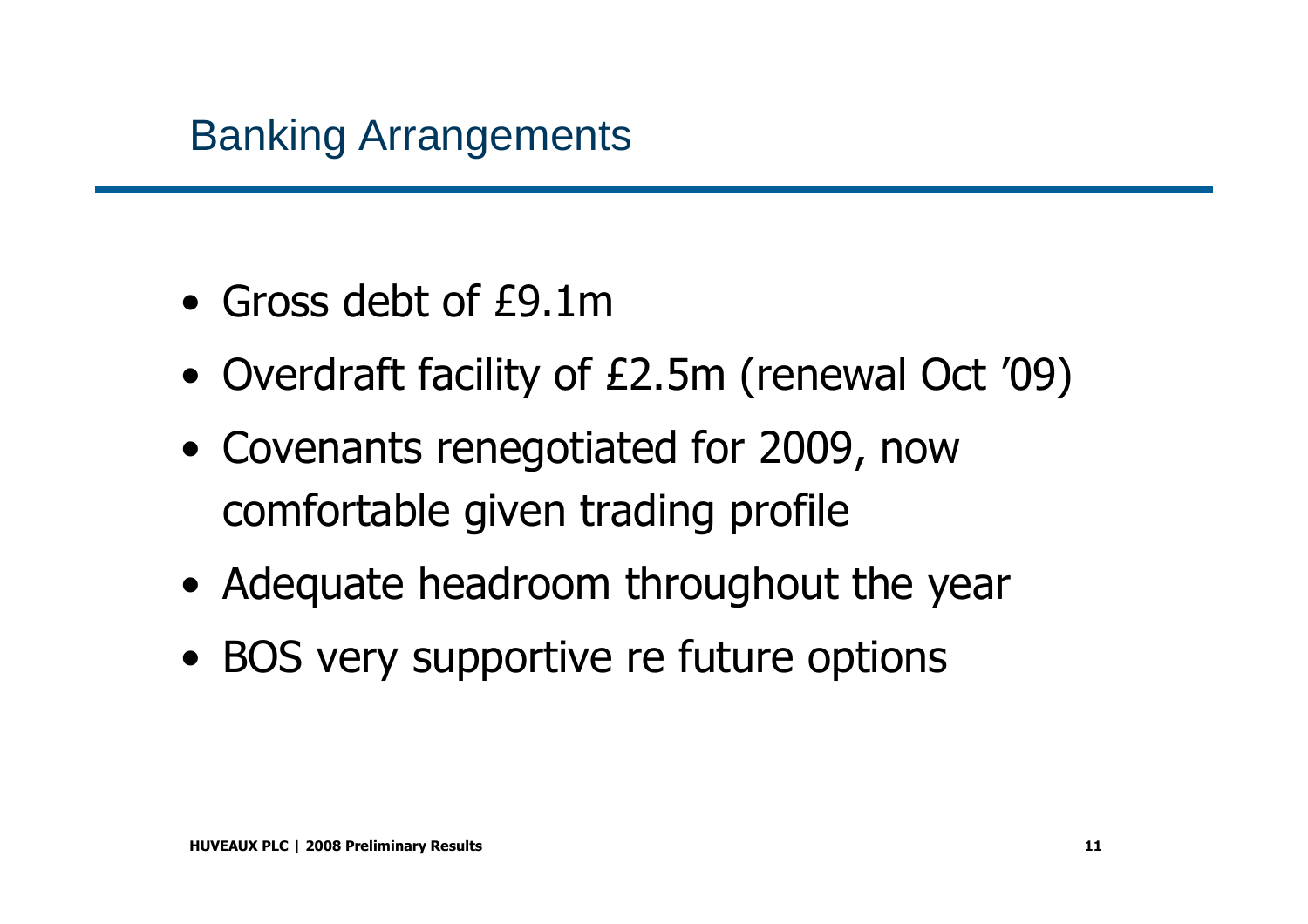# Gerry Murray**CEO**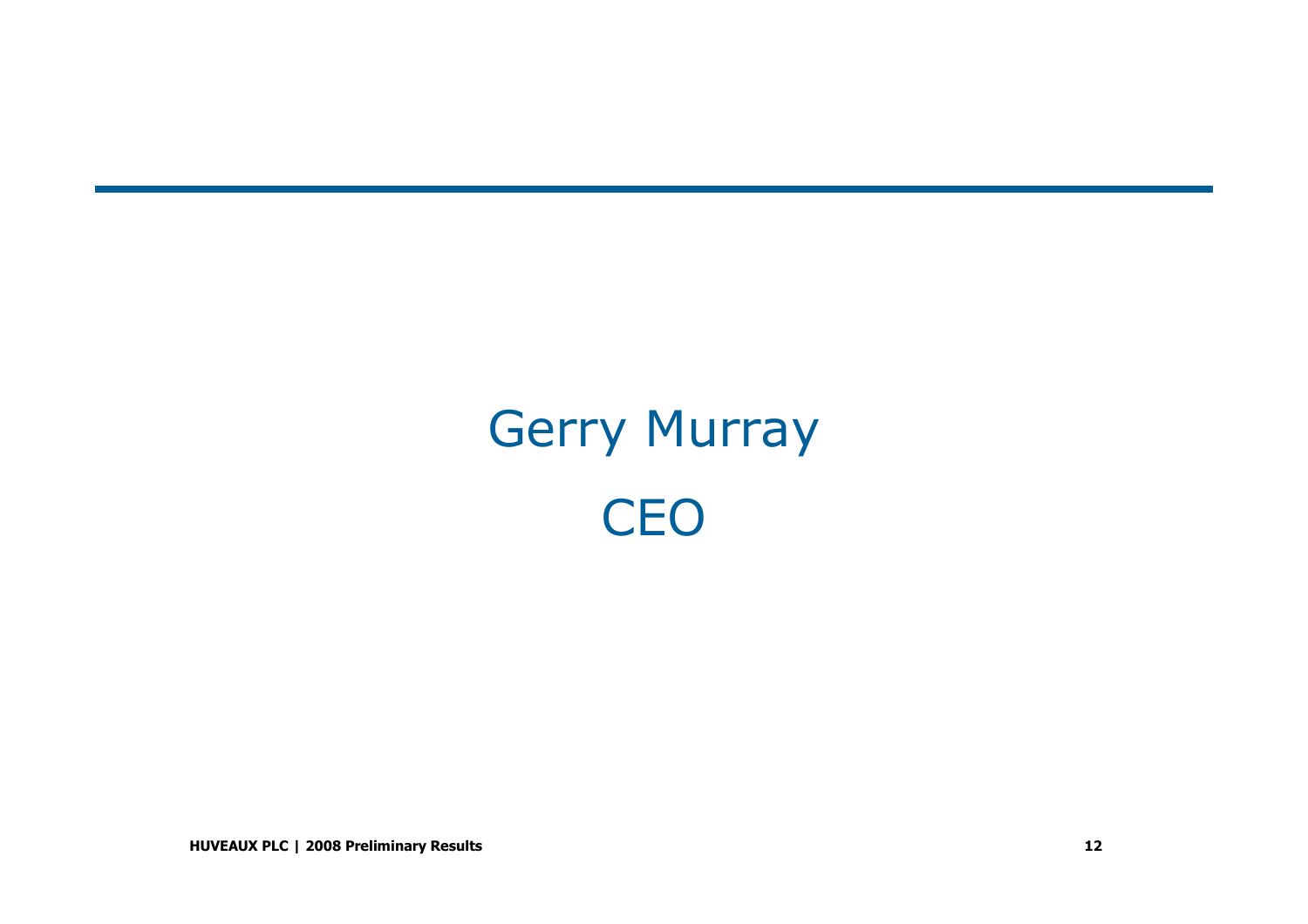# Political Division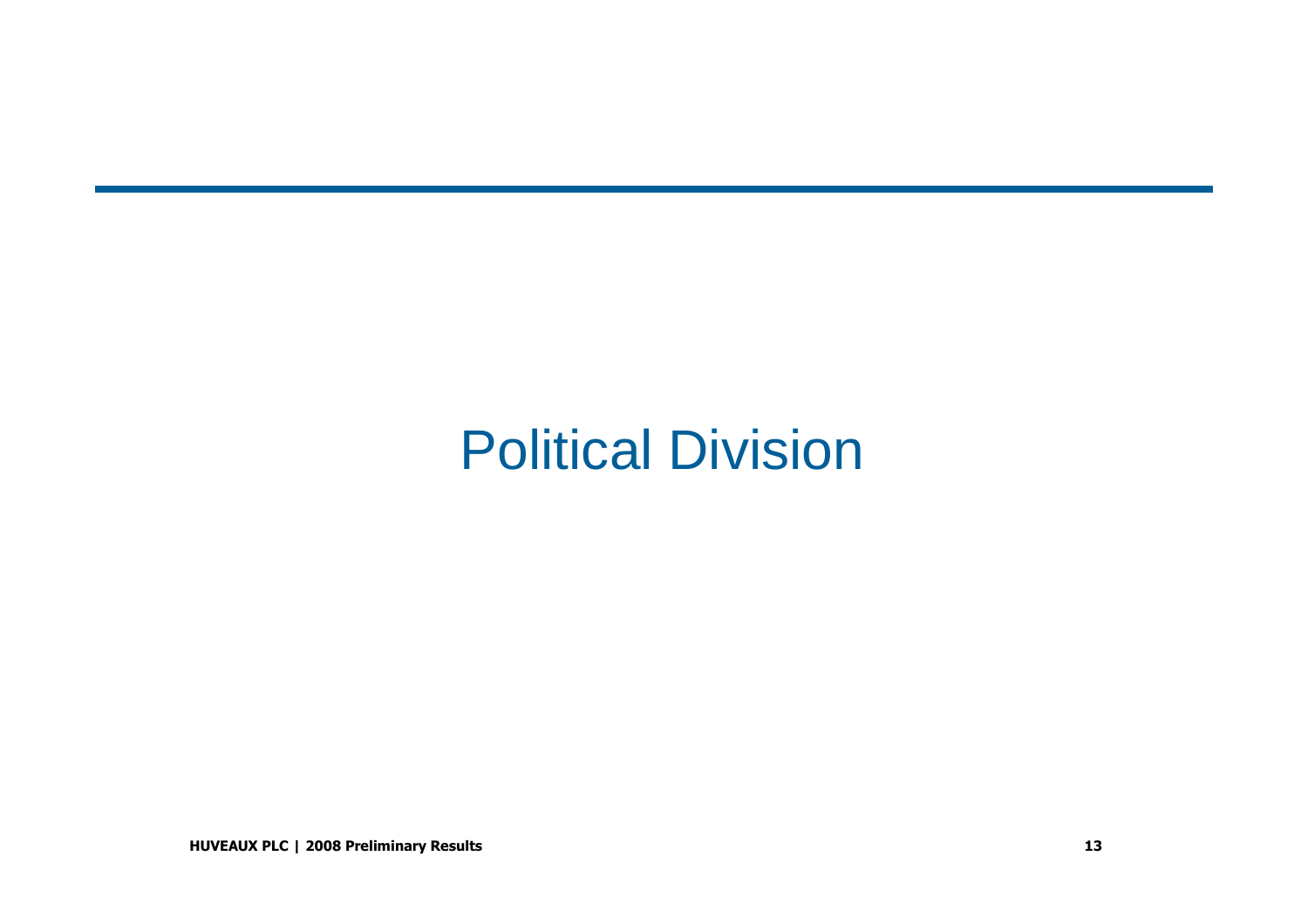#### Political Division

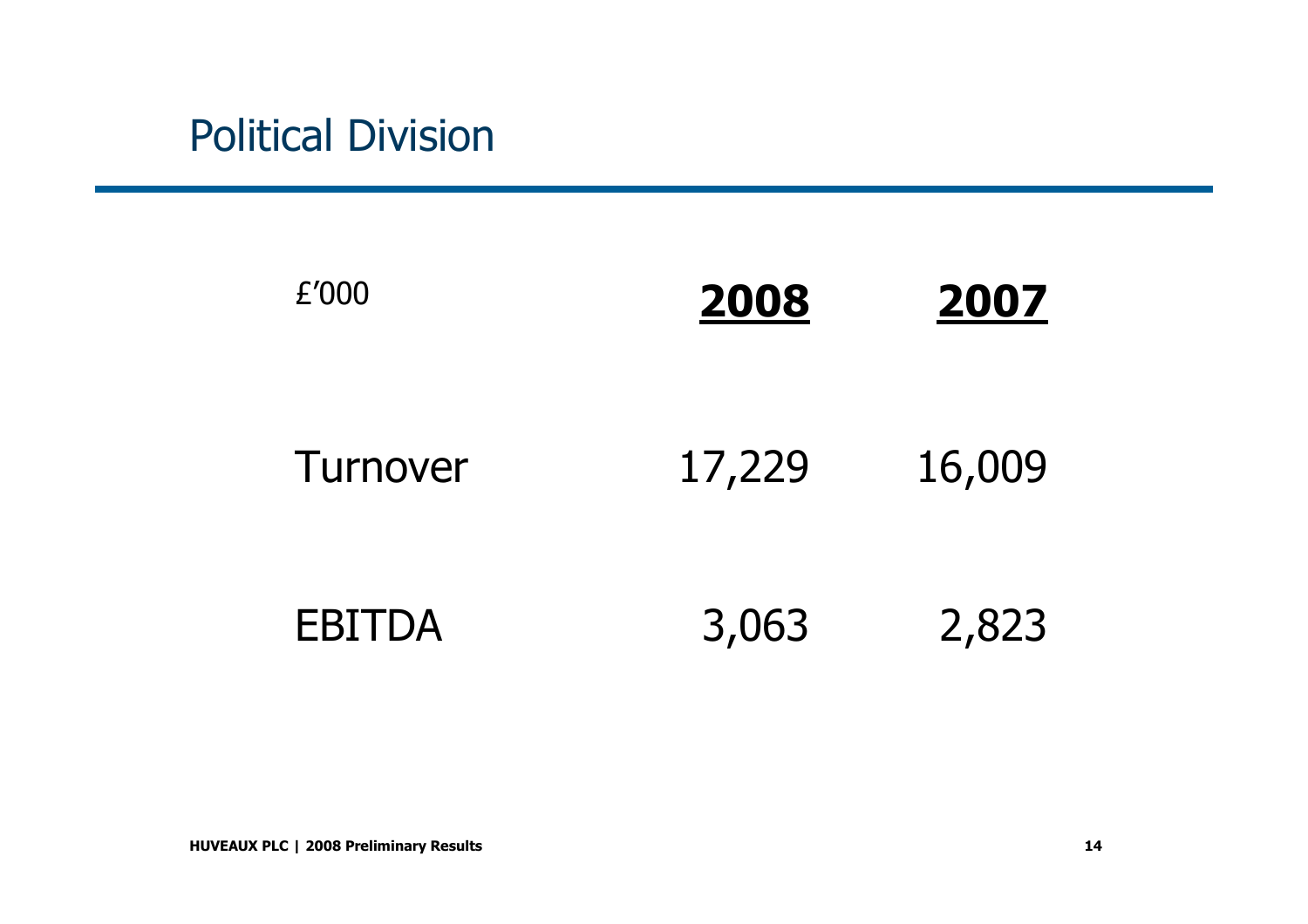#### New Political Division

| £'000                                | 2008<br><b>Revenue</b> | 2008<br><b>EBITDA</b> | 2007<br><b>Revenue</b> | 2007<br><b>EBITDA</b> |
|--------------------------------------|------------------------|-----------------------|------------------------|-----------------------|
| <b>DODS</b>                          | 11,581                 | 1,903                 | 10,824                 | 1,798                 |
| <b>Political</b><br><b>Knowledge</b> | 3,391                  | 496                   | 2,762                  | 133                   |
| <b>Fenman</b>                        | 1,269                  | 243                   | 1,494                  | 447                   |
| <b>Huveaux</b><br><b>Politique</b>   | 988                    | 421                   | 929                    | 445                   |
| <b>TOTAL</b>                         | 17,229                 | 3,063                 | 16,009                 | 2,823                 |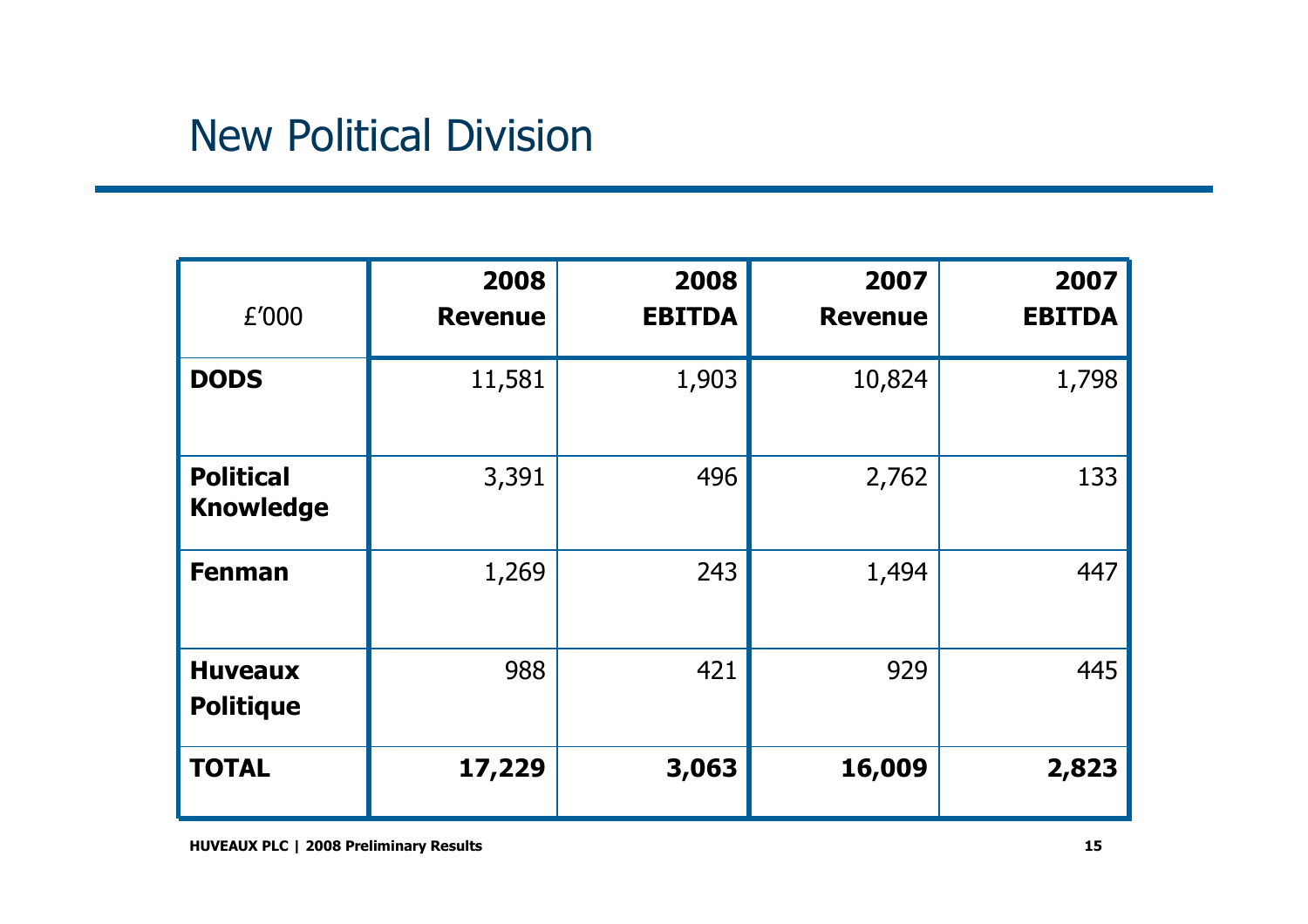#### Political Division – DODS UK

- Strong performance
- Increased events activity
	- Civil Service Live
	- Fringe Events
	- 10 Awards events,  $\sim$  100 Events in 2008
- Reduced cost base
- UK Monitoring growing well
- Strong start to 2009
- Election in 2010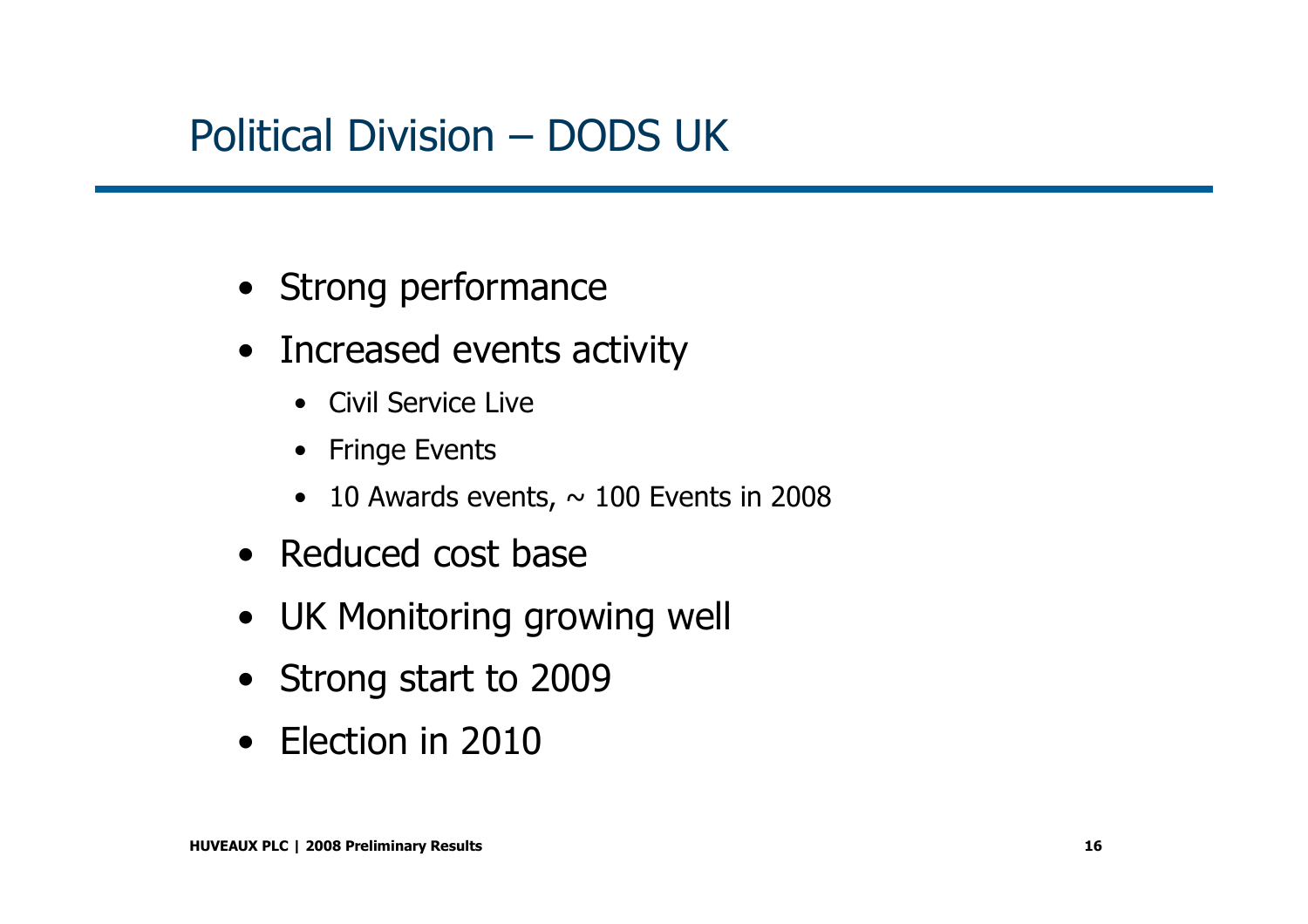## Political Division – DODS Europe

- Continued growth
- Strong growth in monitoring products
- New events launched
- Diversifying product range
- Resilient performance of Regional Review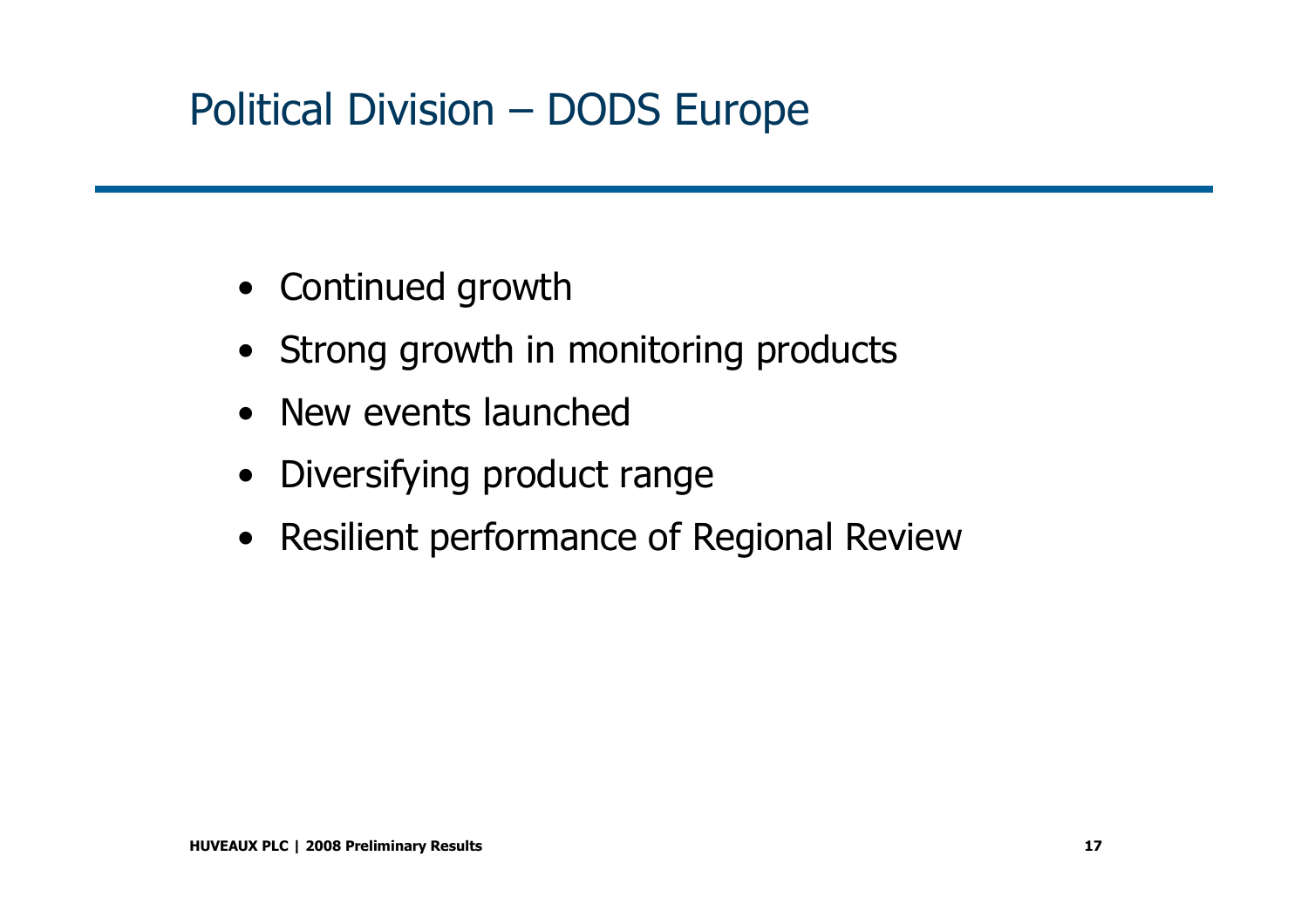#### Political Knowledge

- Revenue up 23%
- EBITDA up from £133k to £496k
- Increased revenue at higher margin
- Strong recovery
- Changed business model
	- L-T contracts with clients
- Growing conference business
- Very strong start to 2009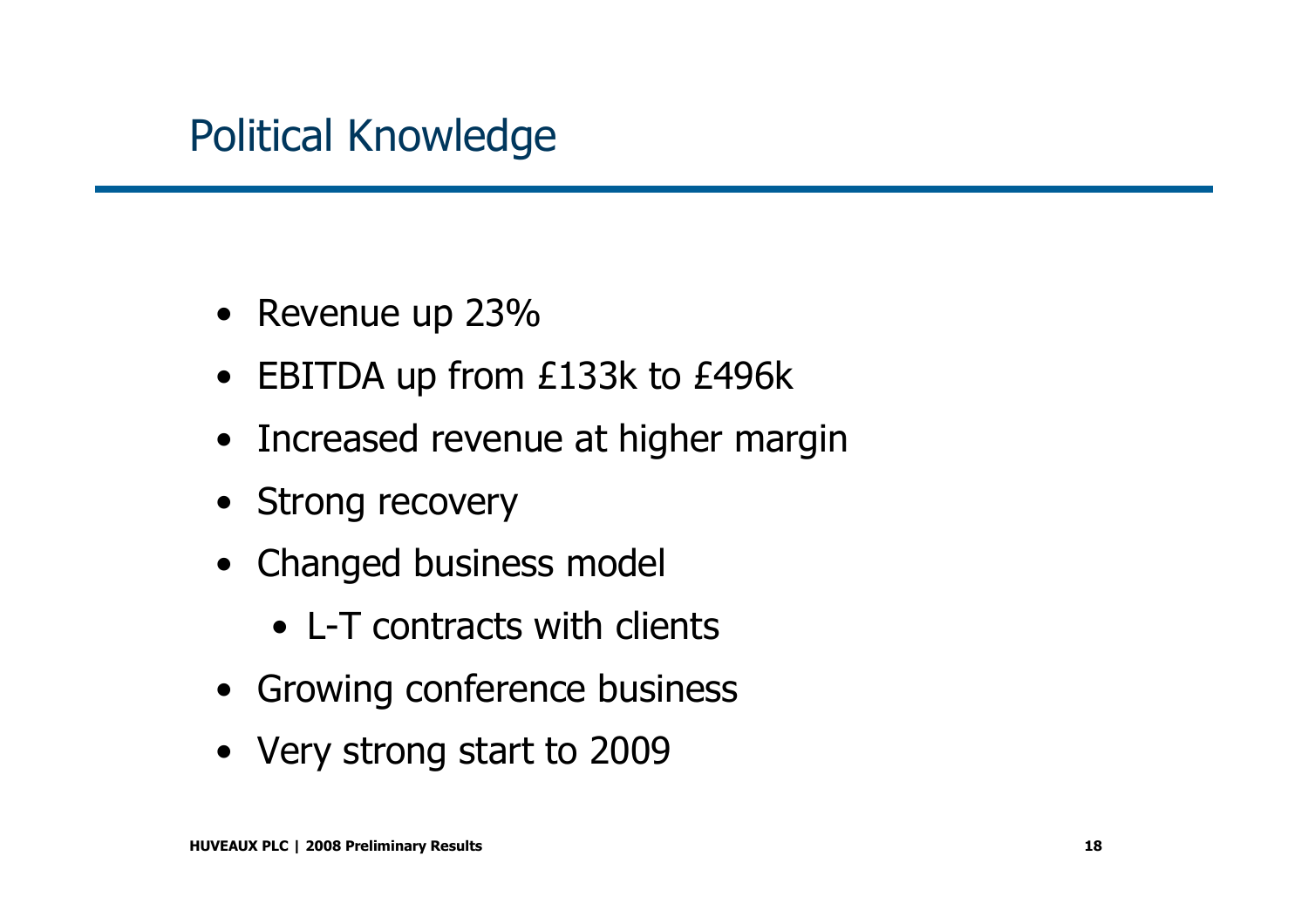## Education Division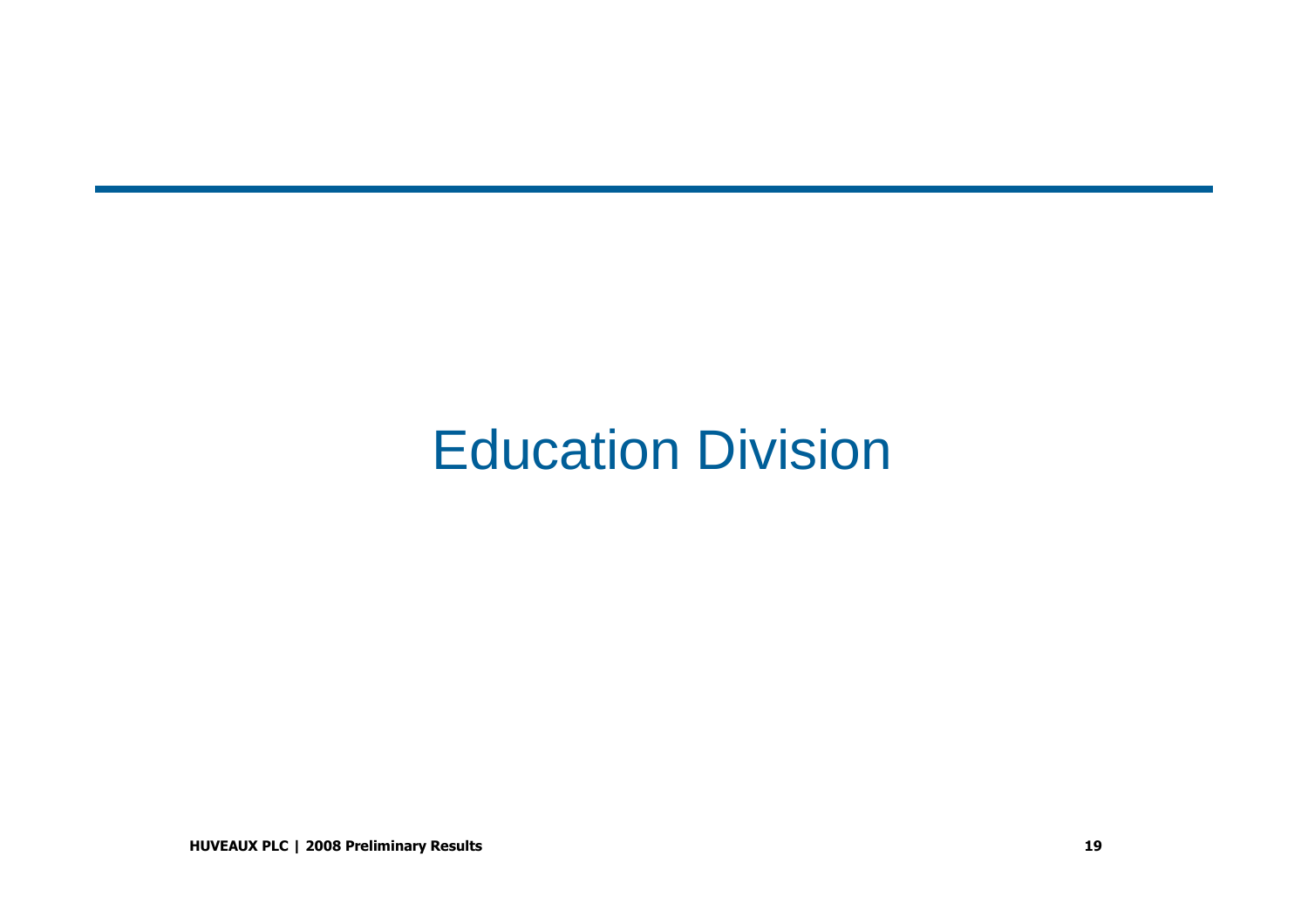#### Education Division

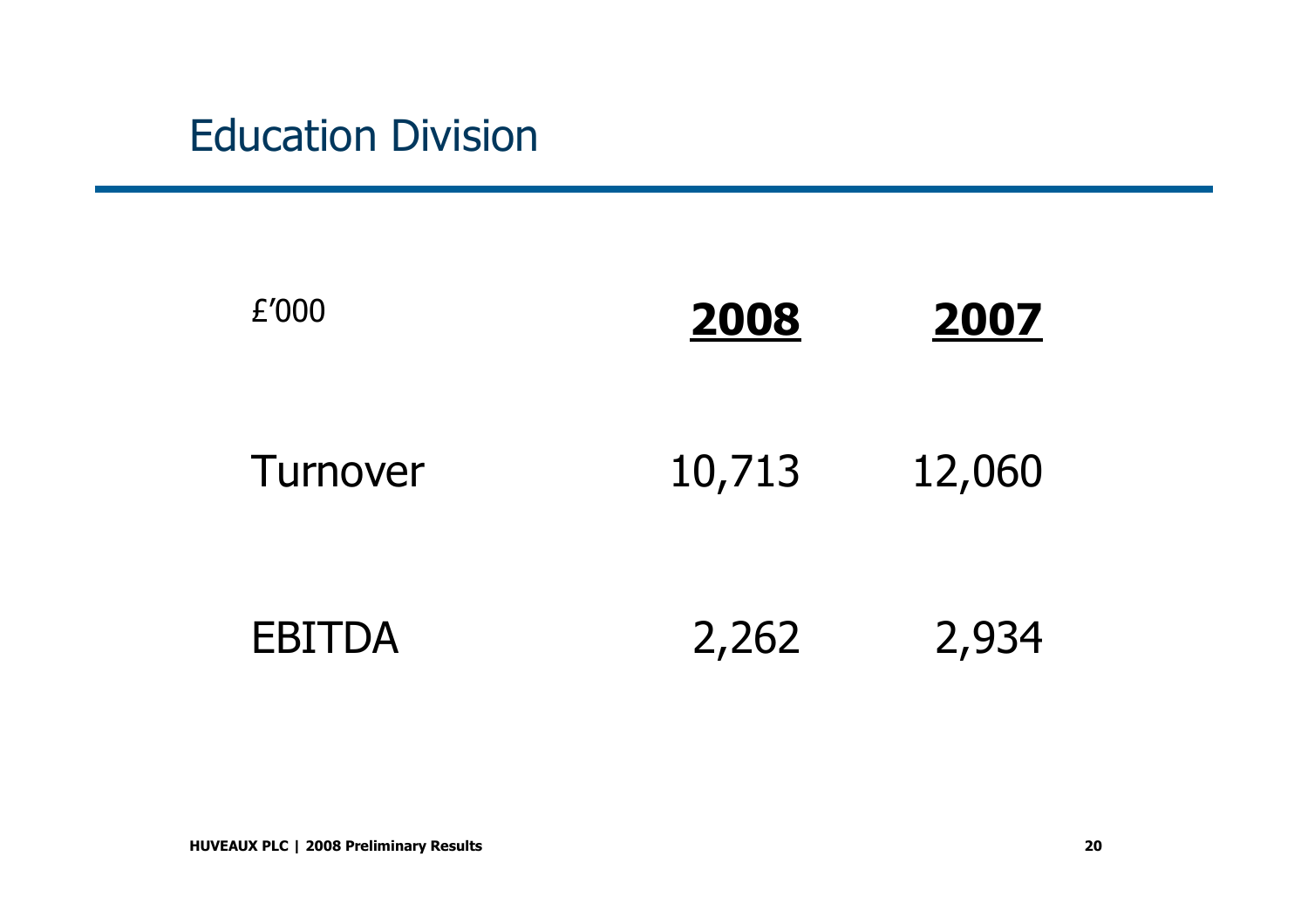#### Education Division – Letts & Lonsdale

- Hiatus in school spending ahead of curriculum change
- A-Level not a strong area for Revision Guides
- Offset by increased trade sales
	- Non-traditional retail outlets
	- Online sales
- Abolition of KS3 SATs had material impact on results
- U-Turn from government so no warning
- Hiatus as schools decide what to do in 2009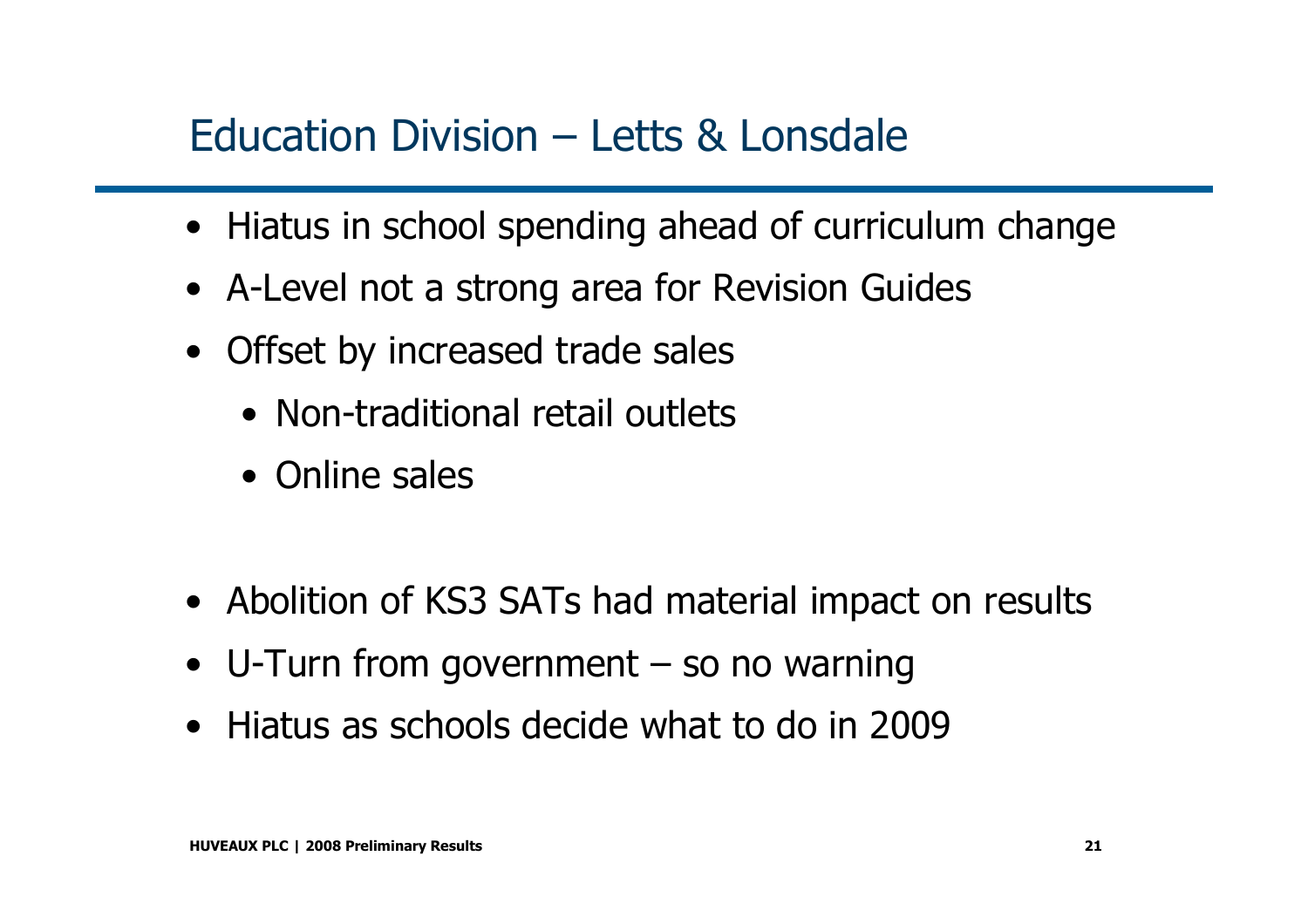#### Education Division – Leckie & Leckie

- Overall, revenue 3% lower than 2007
	- Lower school budgets reduced spending
	- Offset by higher trade sales
- Past Papers
	- Opportunity to produce "own brand" past papers at lower price and higher margin
	- Expected to make additional profit from this change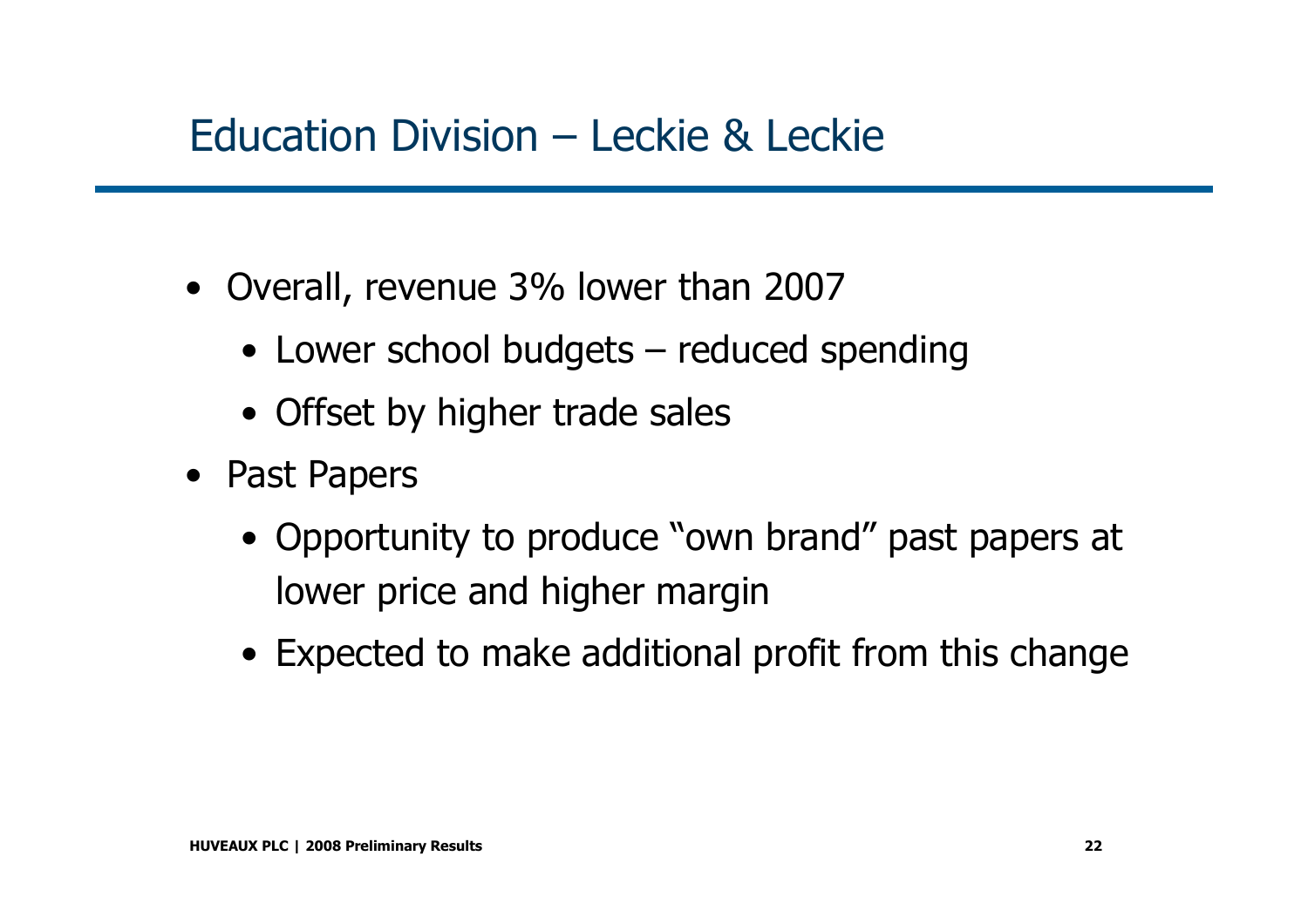#### 2009 – Effects of Global Recession

#### **Political**

- Some slowing down of corporate spend<br>
- No slowing down of public sector spend
- Civil Service Live on track to beat budget
- Brussels appears "insulated" from effects **Education**
- School's budgets unaffected
- Retail slowdown knocks on to Trade Sales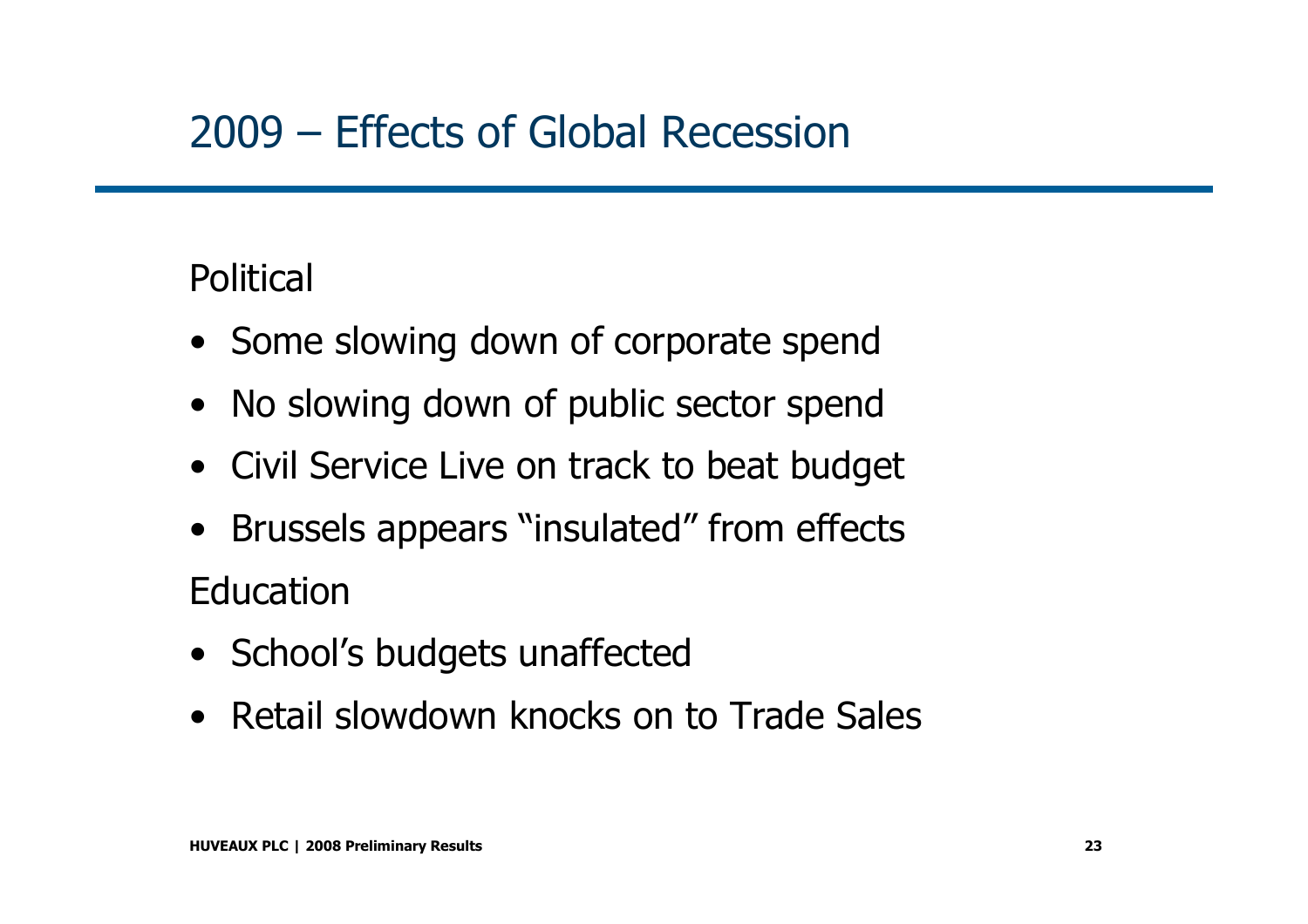### Strategy Going Forward

Organic growth driven by:

- Expansion in face-to-face and digital
- Focus on growth and recovery markets

Expected "stars"

- Government
- Brussels
- Monitoring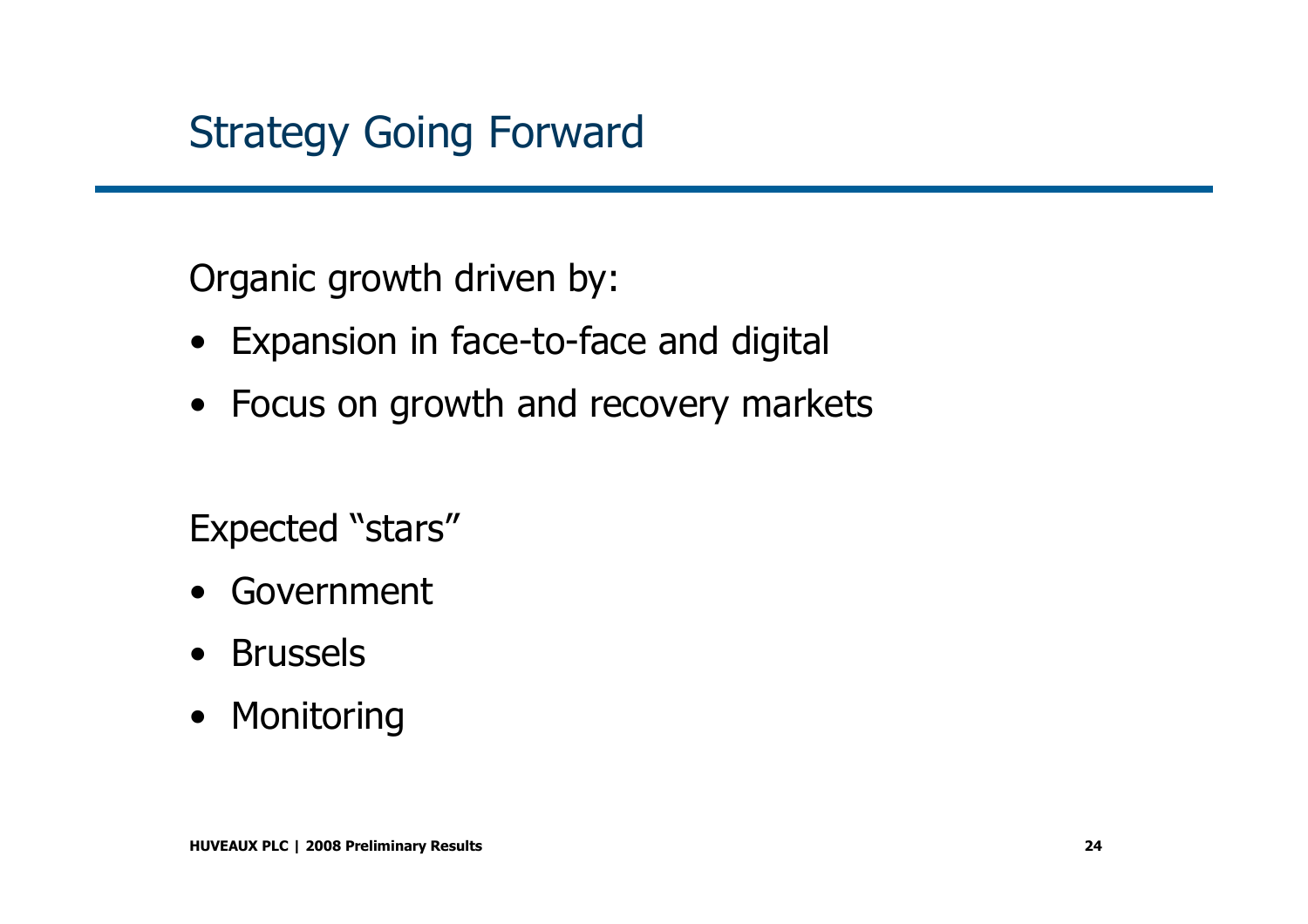UK General Election – expected Spring 2010

- Will be a short hiatus in early 2010<br>• Will be significant publishing annox
- Will be significant publishing opportunities whatever<br>the result the result
- Government change would lead to additional<br>Connortunities opportunities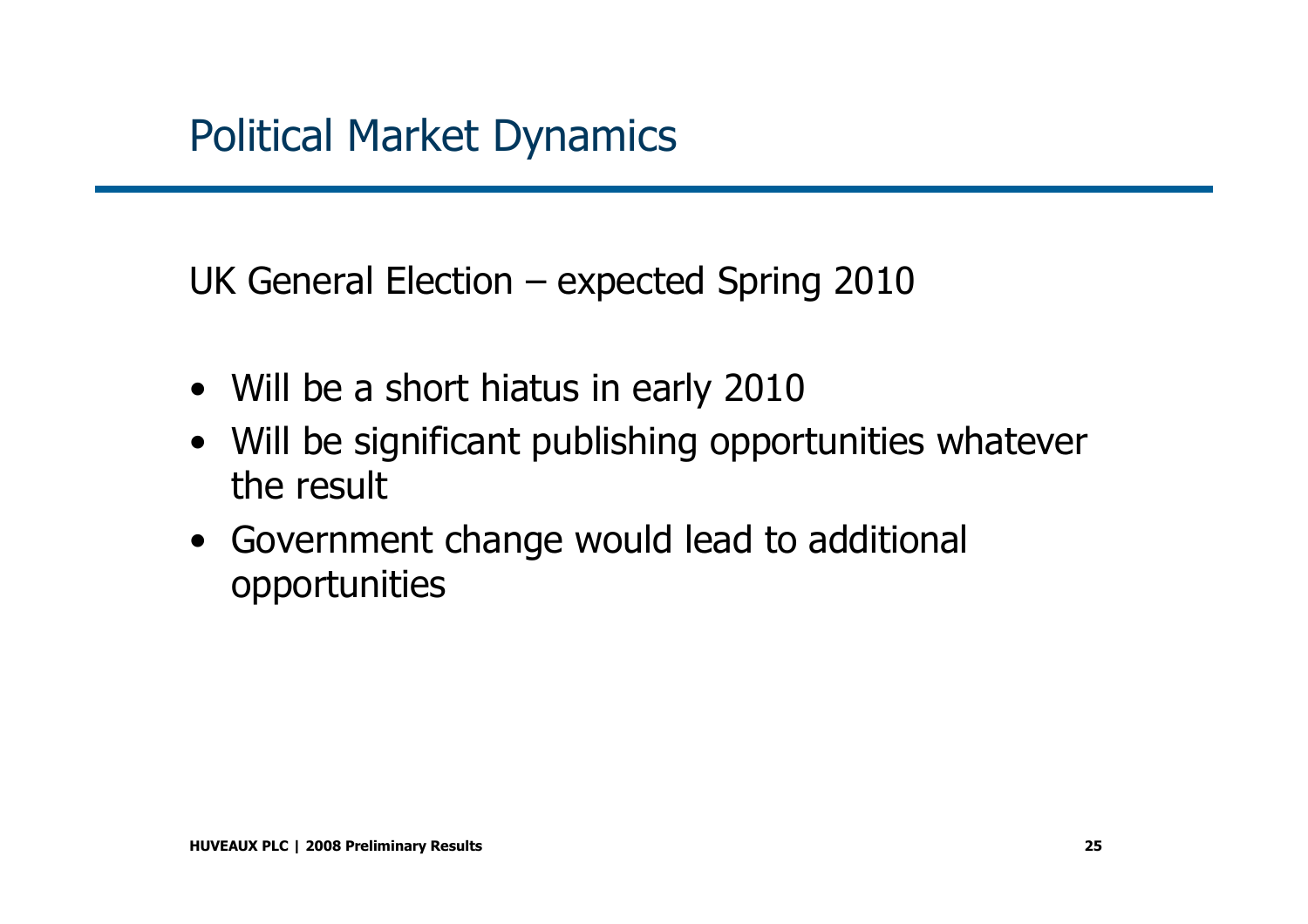Political Division continues to show organic growth

- Continued growth in UK and EU monitoring
- Continued growth in UK data sales
- Enhanced events portfolio
- Civil Service Live exhibition
	- Regional event in March 2009 (Gateshead)
	- 2<sup>nd</sup> edition in July 2009 (Olympia)
- Strong relationships in Gov and Civil Service
- Strong growth in l-t contracted courses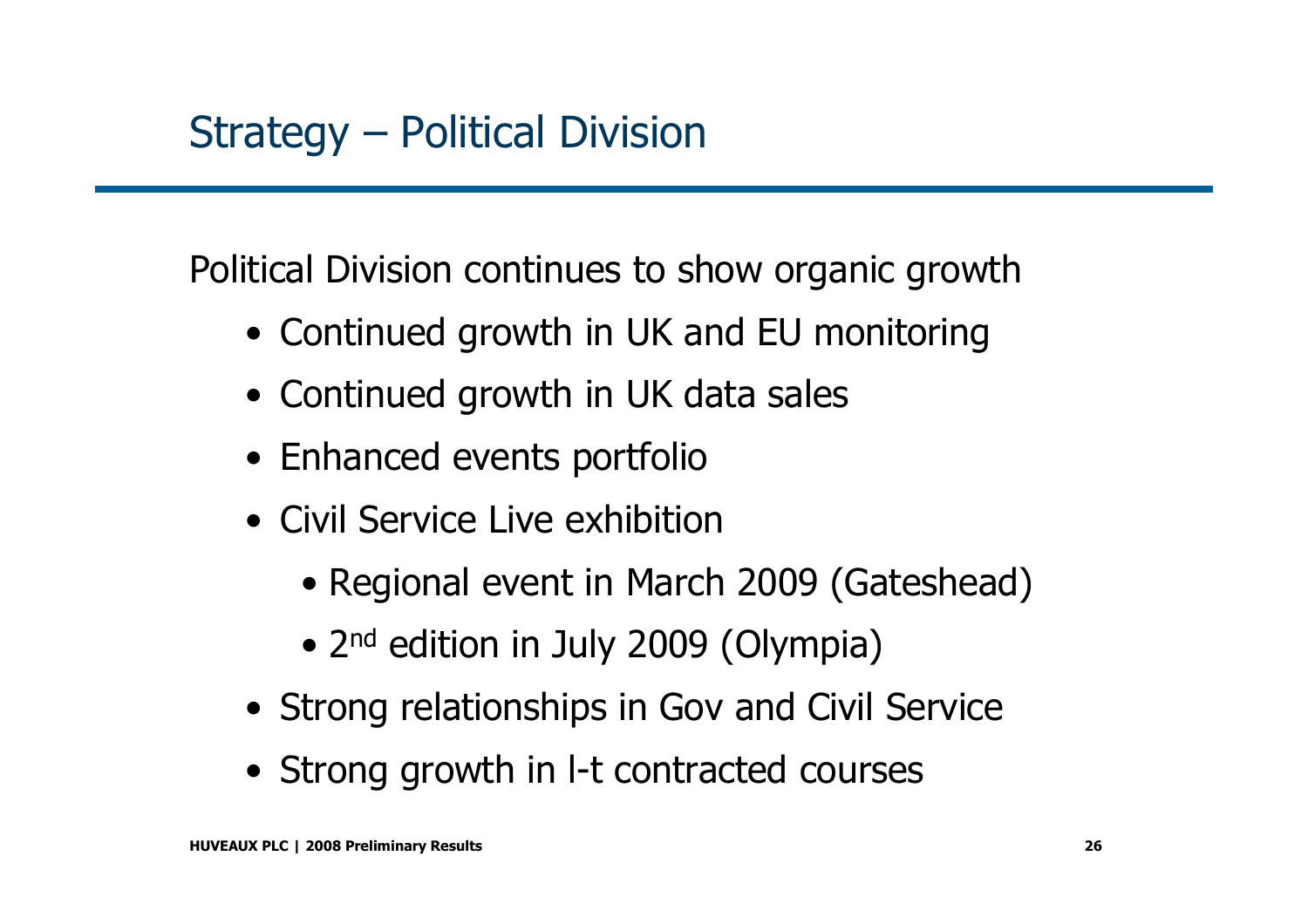#### Education Market Dynamics

- 2008 Focus was on A-Levels, this should change to<br>GCSE in 2009 where we are strong GCSE in 2009 – where we are strong
- 2009 has started slowly significant costs have been<br>taken out of business to safequard margin taken out of business to safeguard margin
- Curriculum change is ongoing and presents<br>connortunities opportunities
- KS3 testing will be announced in 2009 may present publishing opportunities
- Slow take-up of Digital products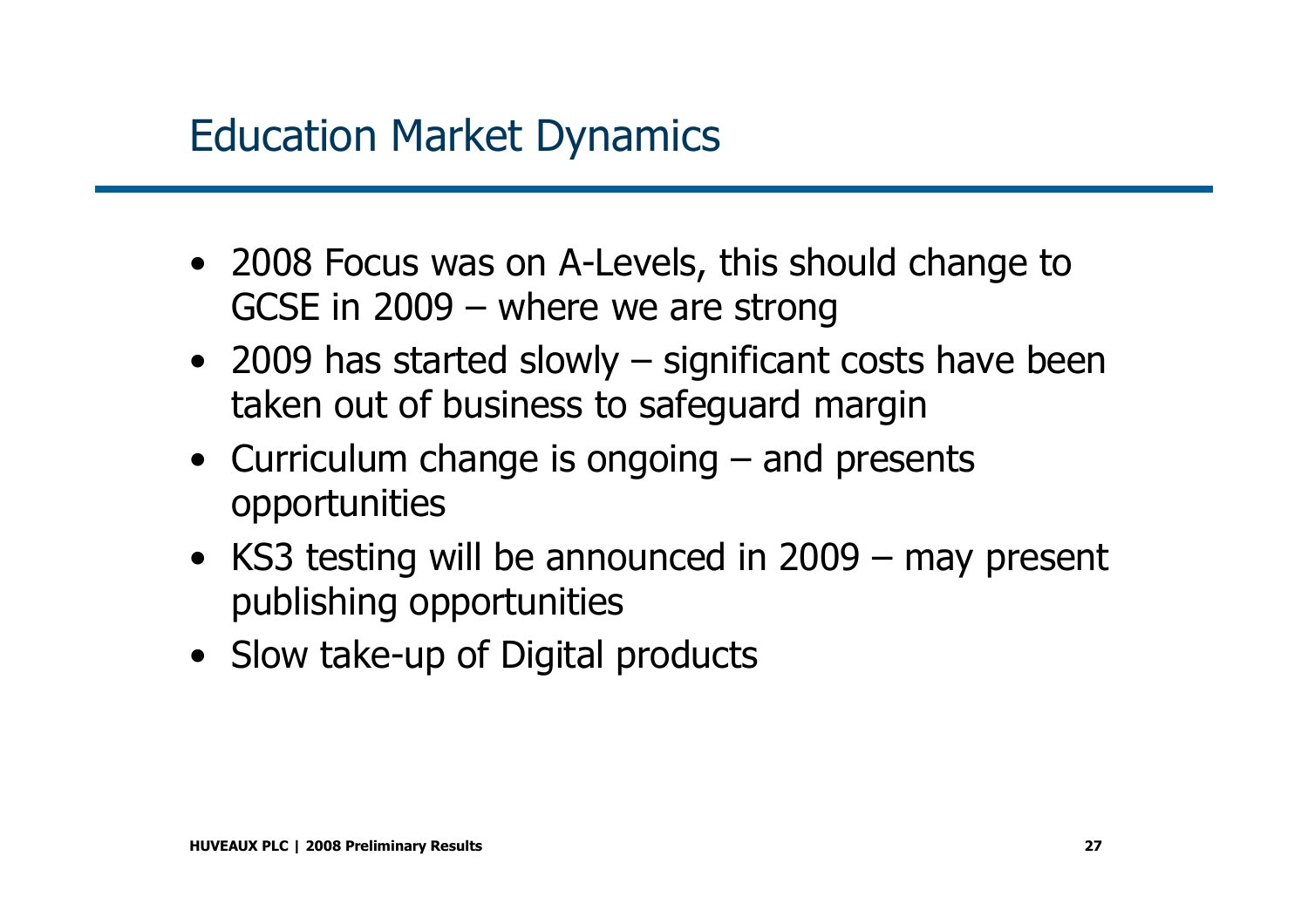#### Strategy – Education Division

Enhance leadership position

- Investment in publishing ahead of curriculum change
- Grow market share in key areas maths
- Deliver alternative practice papers in Scotland
- Digital range expansion where appropriate
- Maintain tight control of costs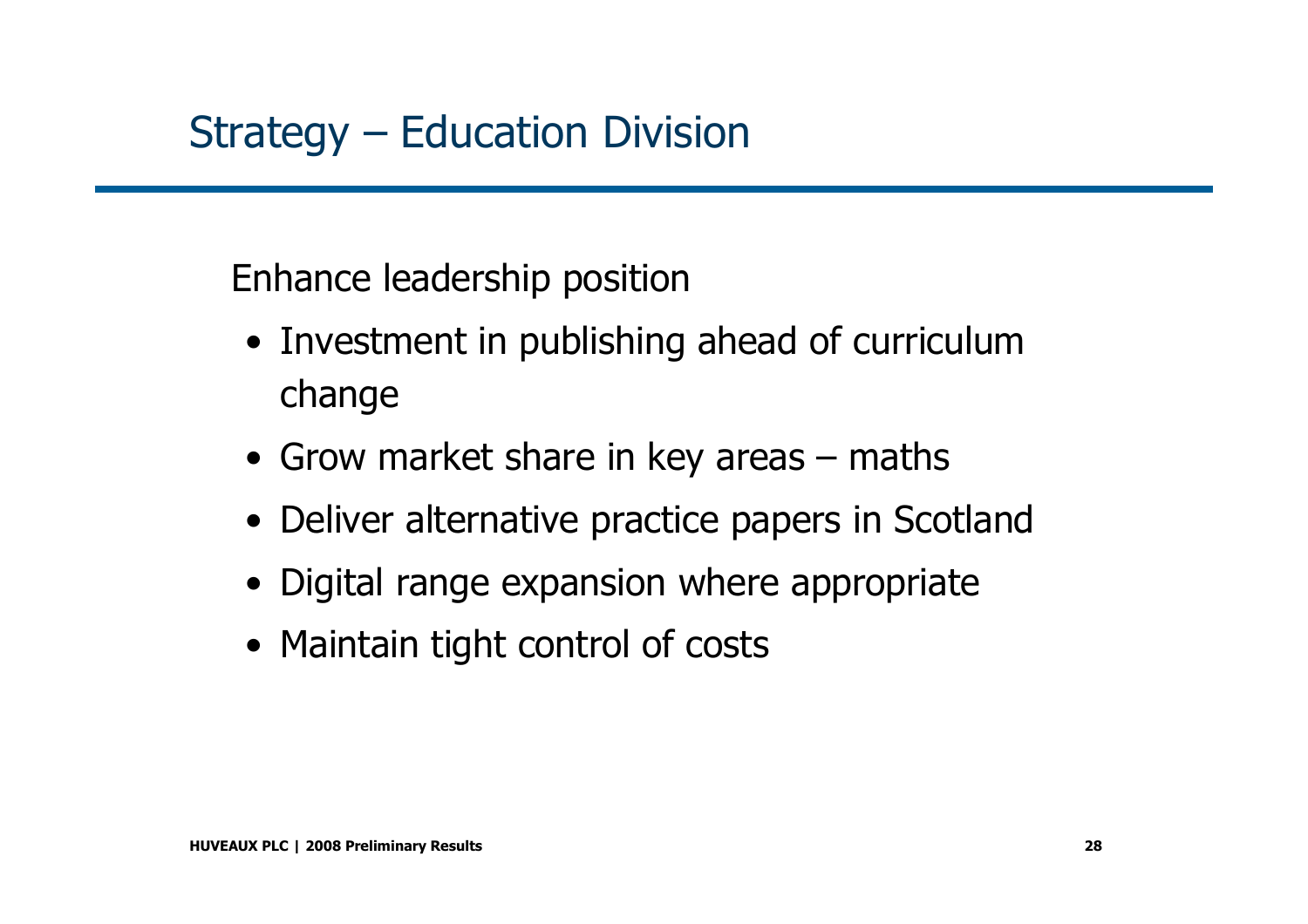### Outlook for 2009

- •Group remains very weighted to H2
- • Group well positioned for strong progress
	- Robust balance sheet post disposals
	- Improved product mix
	- Costs controlled across the Group
	- Excellent progress in Political Division
	- Costs cut within Education

**2009 will not show growth over 2008 – but in current economic climate will produce a strongongoing EBITDA and positioned for future growth**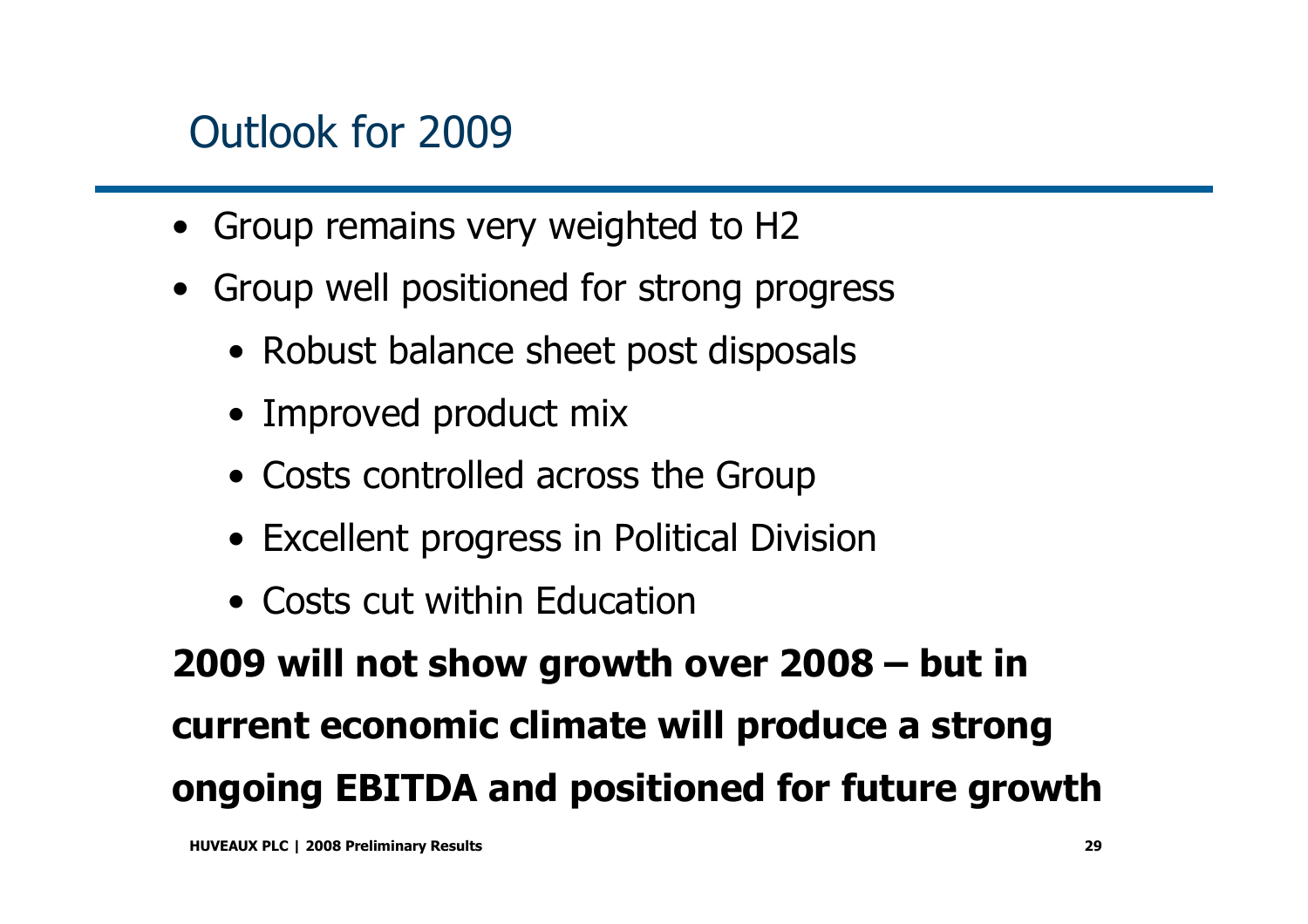



#### www.dodonline.co.uk







ePolitiX.com

Parliament | Policy | Communication









VILSERVICE AWARDS 2008

In association with

**JI ERNST & YOUNG** Quality In Everything We Do









**HUVEAUX PLC | 2008 Preliminary Results**